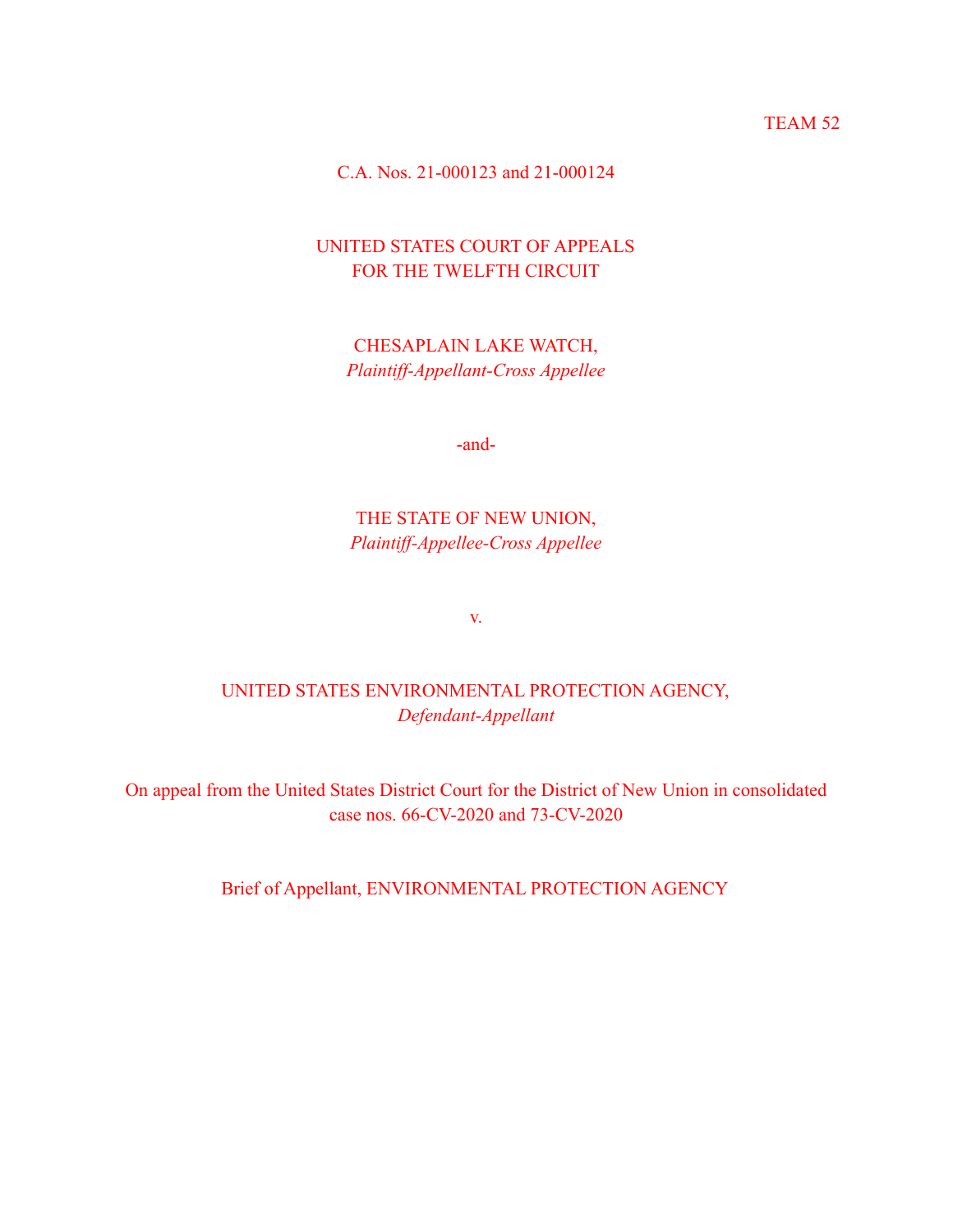# **TABLE OF CONTENTS**

|             | C. Lake Chesaplain TMDL and Water Quality Standards Regulatory Actions13                                                                                                                                                                                                                                                                                                       |
|-------------|--------------------------------------------------------------------------------------------------------------------------------------------------------------------------------------------------------------------------------------------------------------------------------------------------------------------------------------------------------------------------------|
|             |                                                                                                                                                                                                                                                                                                                                                                                |
|             |                                                                                                                                                                                                                                                                                                                                                                                |
|             |                                                                                                                                                                                                                                                                                                                                                                                |
|             |                                                                                                                                                                                                                                                                                                                                                                                |
| $I_{\cdot}$ | The EPA's determination to reject the New Union TMDL and adopt its own TMDL and<br>implementation plan for the Lake Chesaplain Watershed is not ripe for judicial review<br>because there will be no hardships to the plaintiffs from delayed judicial review and<br>because judicial intervention would inappropriately interfere with further administrative<br>action<br>25 |
| II.         | The EPA's determination to reject the New Union Chesaplain Watershed phosphorous<br>TMDL on the grounds that the TMDL failed to include wasteload allocations and load<br>allocations was not contrary to law, and is a permissible interpretation of the term "total                                                                                                          |
| III.        | The EPA's construction of the phrase "total maximum daily load" to mean annual load<br>and a phased approach is valid because the EPA has agency deference in ambiguous                                                                                                                                                                                                        |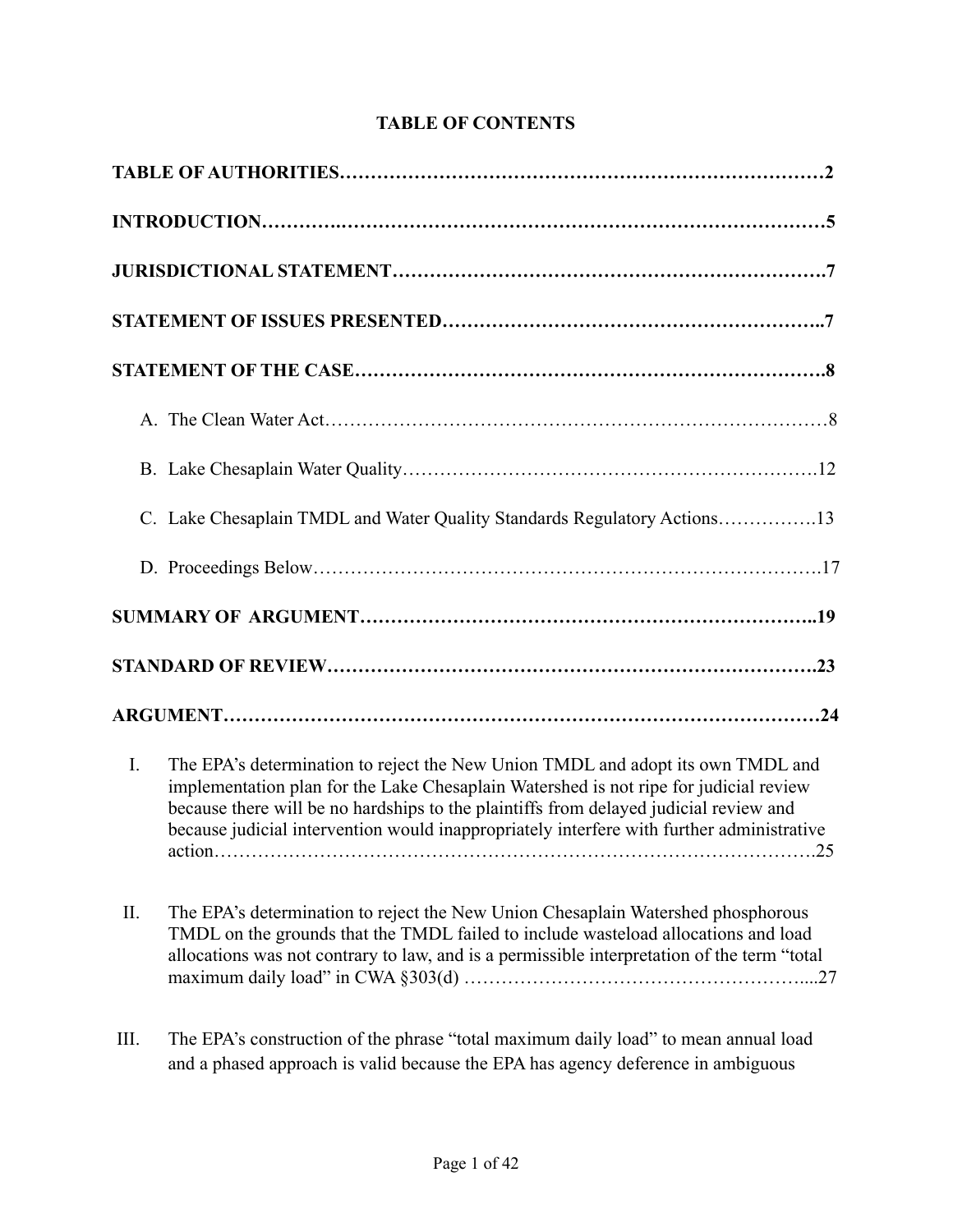| terms such as daily and because there is no time requirement for the achievement of |  |
|-------------------------------------------------------------------------------------|--|
|                                                                                     |  |

IV. The district court was correct in holding that the EPA's determination to suggest nonpoint source BMPs as an offset to point source reductions as a matter for water quality standard compliance is not arbitrary and capricious nor an abuse of discretion…………………..39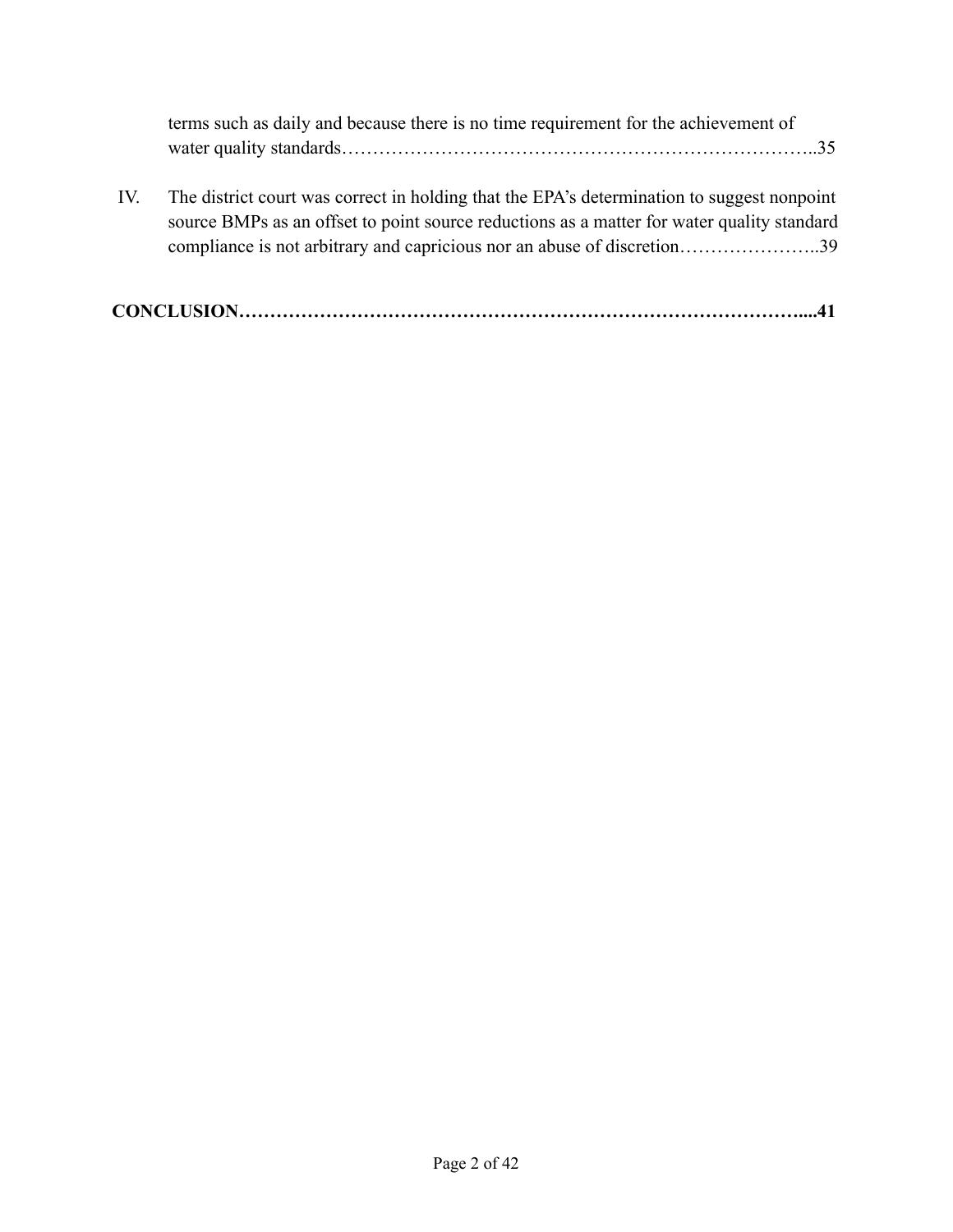# **TABLE OF AUTHORITIES**

| Abbott Labs. v. Gardner, 387 U.S. 136 (1967)                                | 24     |
|-----------------------------------------------------------------------------|--------|
| Adickes v. S.H. Kress & Co., 398 U.S. 144 (1970)                            | 23     |
| Am. Farm Bureau Fed'n v. United States EPA, 792 F.3d 281 (3d Cir. 2015)     | passim |
| Anacostia Riverkeeper, Inc. v. Jackson, 798 F. Supp. 2d 210 (D.D.C. 2011)   | 29, 38 |
| Anderson v. Liberty Lobby, Inc., 477 U.S. 242 (1986)                        | 23     |
| Ass'n of Am. Med. Colleges v. United States, 217 F.3d 770 (9th Cir. 2000)   | 24     |
| Barnhart v. Walton, 535 U.S. 212, 217-18 (2002)                             | 27     |
| Bowman Transp., Inc. v. Ark.-Best Freight Sys., Inc., 419 U.S. 281 (1974)   | 22, 39 |
| Celotex Corp. v. Catrett, 477 U.S. 317 (1986)                               | 23     |
| Chevron, U.S.A., Inc. v. NRDC, Inc., 467 U.S. 837 (1984)                    | passim |
| Citizens to Preserve Overton Park, Inc. v. Volpe, 401 U.S. 402 (1971)       | 22, 39 |
| City of Arcadia v. United States EPA, 265 F. Supp. 2d 1142 (N.D. Cal. 2003) | 26     |
| Dioxin/Organochlorine Ctr. v. Clarke, 57 F.3d 1517 (9th Cir. 1995)          | 30     |
| E.I. Du Pont De Nemours v. Train, 430 U.S. 112 (1977)                       | 34     |
| FCC v. Fox TV Stations, Inc., 556 U.S. 502 (2009)                           | 39     |
| Friends of the Earth v. EPA, 371 U.S. App. D.C. F.3d 140 (2006)             | passim |
| Hayes v. Whitman, 264 F.3d 1017 (10th Cir. 2001)                            | 30     |
| Hodel v. Virginia Surface Mining & Reclamation Ass'n, 452 U.S. 264 (1981)   | 9      |
| Matsushita Elec. Indus. Co. v. Zenith Radio Corp., 475 U.S. 574 (1986)      | 23     |
| MCI Telecomms. Corp. v. Am. Tel. & Tel. Co., 512 U.S. 218 (1994)            | 28     |
| Morton v. Ruiz, 415 U.S. 199 (1974)                                         | 39     |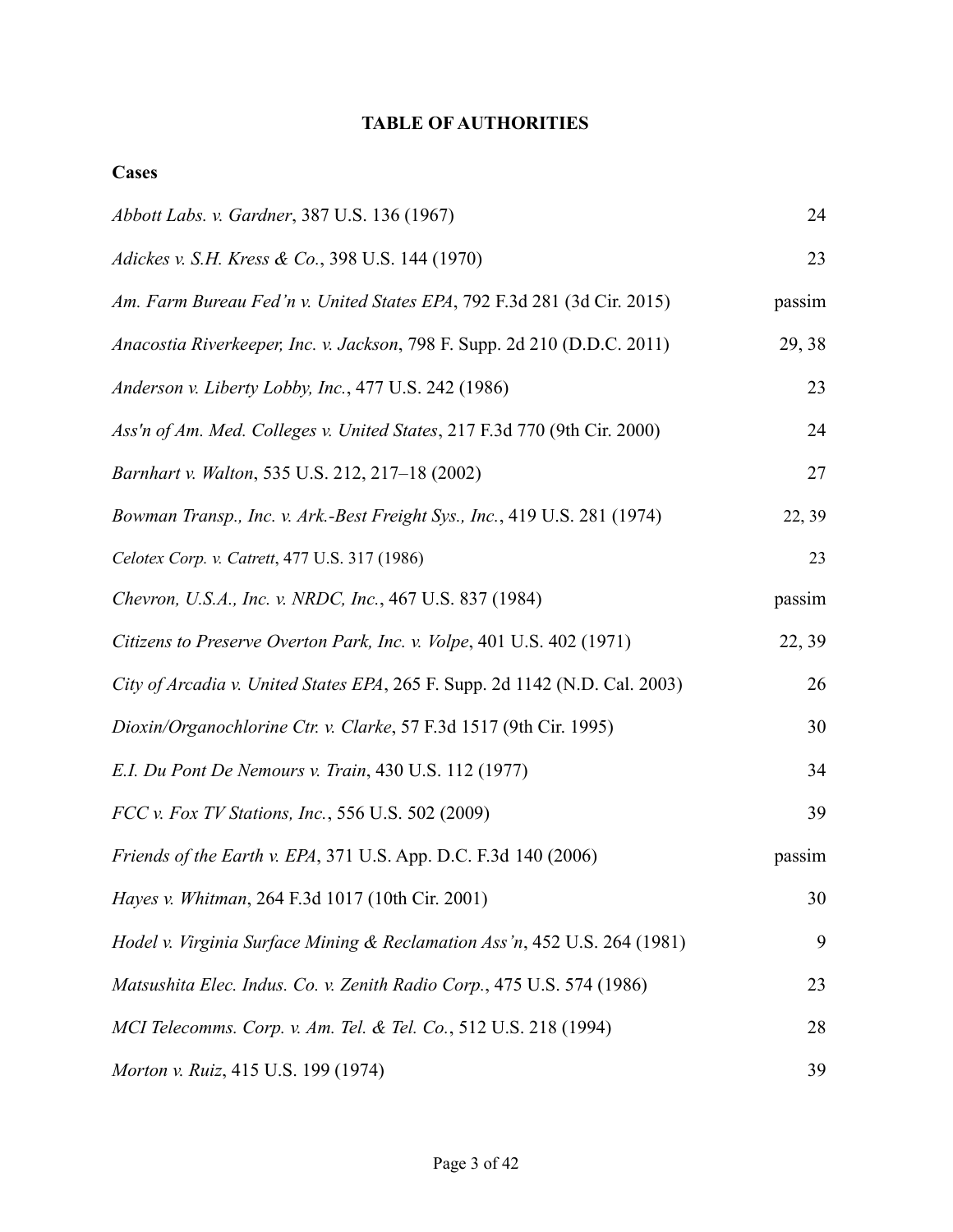| Motor Vehicle Mfrs. Ass'n v. State Farm Mut. Auto. Ins., 463 U.S. 29 (1983)         | 22, 39     |
|-------------------------------------------------------------------------------------|------------|
| Nat'l Cable & Telecomms. Ass'n v. Brand X Internet Servs., 545 U.S. 967 (2005)      | 28, 29, 34 |
| Nat'l Cable & Telecomms. Ass'n v. Gulf Power Co., 534 U.S. 327 (2002)               | 30         |
| Nat'l Pork Producers Council v. EPA, 635 F.3d 738 (5th Cir. 2011)                   | 12         |
| Nat. Res. Def. Council v. Muszynski, 268 F.3d 91 (2d Cir. 2001)                     | 29, 37     |
| Negusie v. Holder, 555 U.S. 511 (2009)                                              | 28         |
| New York v. United States, 505 U.S. 144 (1992)                                      | 9          |
| Ohio Forestry Ass'n, Inc. v. Sierra Club, 523 U.S. 726 (1998)                       | 24         |
| Permian Basin Area Rate Cases, 390 U.S. 747 (1968)                                  | 34         |
| Pluet v. Frasier, 355 F.3d 381 (5th Cir. 2004)                                      | 23         |
| Pronsolino v. Nastri, 291 F.3d 1123 (9th Cir. 2002)                                 | 29         |
| Reno v. Catholic Social Services, Inc., 509 U.S. 43 (1993)                          | 24         |
| Salve Regina College v. Russell, 499 U.S. 225                                       | 23         |
| Sierra Club v. Meiburg, 296 F.3d 1021 (11th Cir. 2002)                              | 33, 40     |
| Texas Med. Ass'n v. Aetna Life Ins., 80 F.3d 153 (5th Cir. 1996)                    | 23         |
| Thomas v. Jackson, 581 F.3d 658 (8th Cir. 2009)                                     | 30         |
| United States v. Diebold, Inc., 369 U.S. 654 (1962)                                 | 24         |
| United States v. Mead Corp., 533 U.S. 218 (2001)                                    | 27, 39     |
| United States v. Riverside Bayview Homes, Inc., 474 U.S. 121 (1985)                 | 30         |
| Upper Blackstone Water Pollution Abatement Dist. v. EPA, 690 F.3d 9 (1st Cir. 2012) | 30         |
| Util. Air Regulatory Grp. v. EPA 573 U.S. 302 (2014)                                | 28         |
| <b>Statutes</b>                                                                     |            |
| 5 U.S.C. § 702                                                                      | 7, 18      |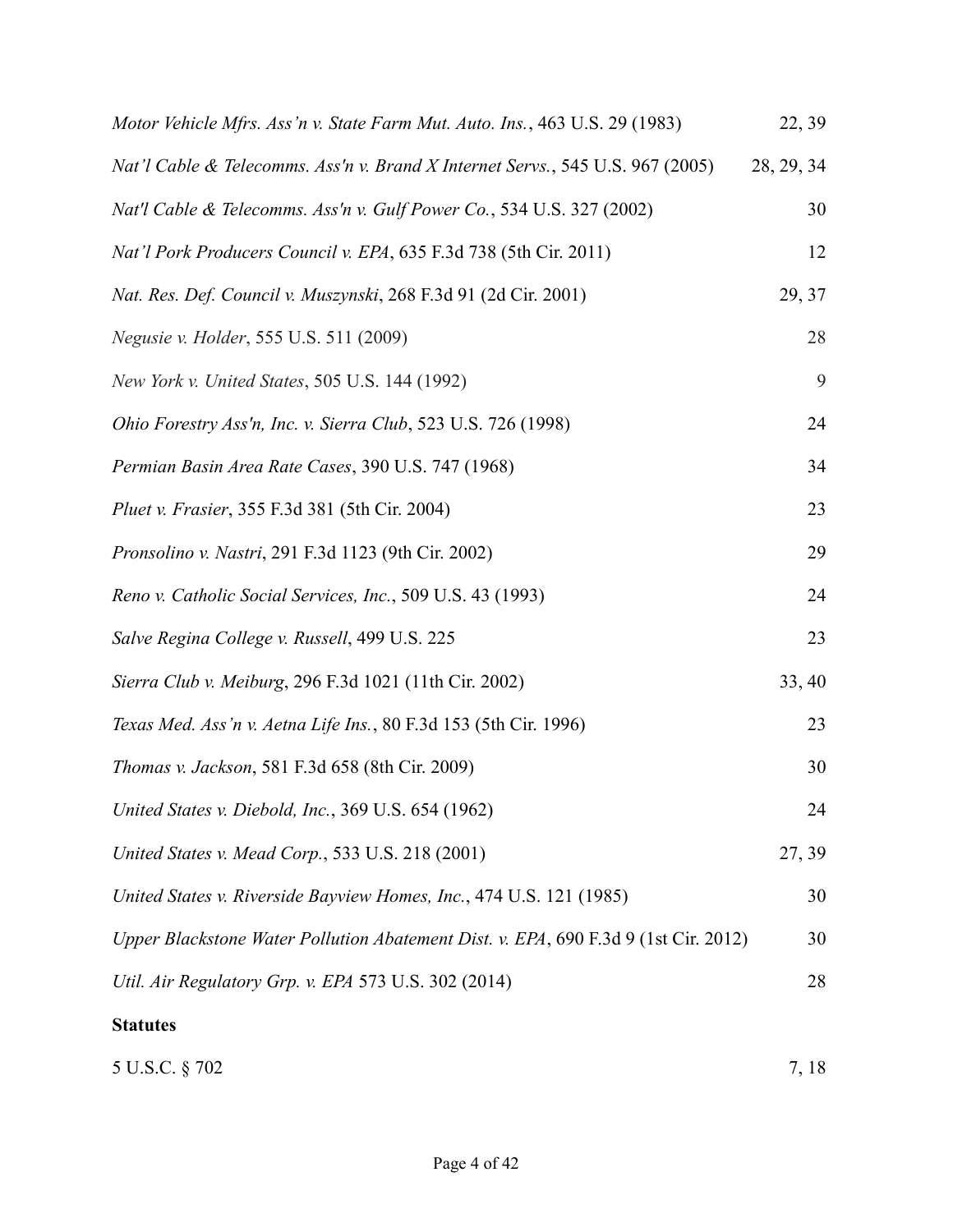| 28 U.S.C. § 1291                                                                                                                                                                                                      | $\overline{7}$ |
|-----------------------------------------------------------------------------------------------------------------------------------------------------------------------------------------------------------------------|----------------|
| 28 U.S.C. § 1331                                                                                                                                                                                                      | 7, 18          |
| 33 U.S.C. § 1251                                                                                                                                                                                                      | 30, 38         |
| 33 U.S.C. § 1284                                                                                                                                                                                                      | 31             |
| 33 U.S.C. § 1288                                                                                                                                                                                                      | 9,18           |
| 33 U.S.C. § 1311                                                                                                                                                                                                      | 10, 32         |
| 33 U.S.C. § 1313                                                                                                                                                                                                      | passim         |
| 33 U.S.C. § 1342                                                                                                                                                                                                      | passim         |
| 33 U.S.C. § 1362                                                                                                                                                                                                      | passim         |
| 33 U.S.C. § 1363                                                                                                                                                                                                      | 35             |
| <b>Rules</b>                                                                                                                                                                                                          |                |
| Fed. R. Civ. P. 56                                                                                                                                                                                                    | 23             |
| <b>Regulations</b>                                                                                                                                                                                                    |                |
| 40 C.F.R. § 122                                                                                                                                                                                                       | passim         |
| 40 C.F.R. § 130                                                                                                                                                                                                       | passim         |
| 40 C.F.R. § 131                                                                                                                                                                                                       | 9              |
| <b>Other Authorities</b>                                                                                                                                                                                              |                |
| Abbe R. Gluck, What 30 Years of Chevron Teach Us About the Rest of Statutory Interpretation,                                                                                                                          |                |
| 83 FORDHAM L. REV. 607, 610 & n.7 (2014)                                                                                                                                                                              | 27             |
| Peter L. Strauss, "Deference" Is Too Confusing—Let's Call Them "Chevron Space" and                                                                                                                                    |                |
| "Skidmore Weight", 112 COLUM. L. REV. 1143, 1145 (2012)                                                                                                                                                               | 28             |
| ENVTL. PROT. AGENCY, GUIDELINES FOR REVIEWING TMDLS UNDER EXISTING REGULATIONS ISSUED IN<br>1992 (2002),<br>https://www.epa.gov/sites/default/files/2015-10/documents/2002_06_04_tmdl_guidance_final52<br>$002.pdf$ . | 40             |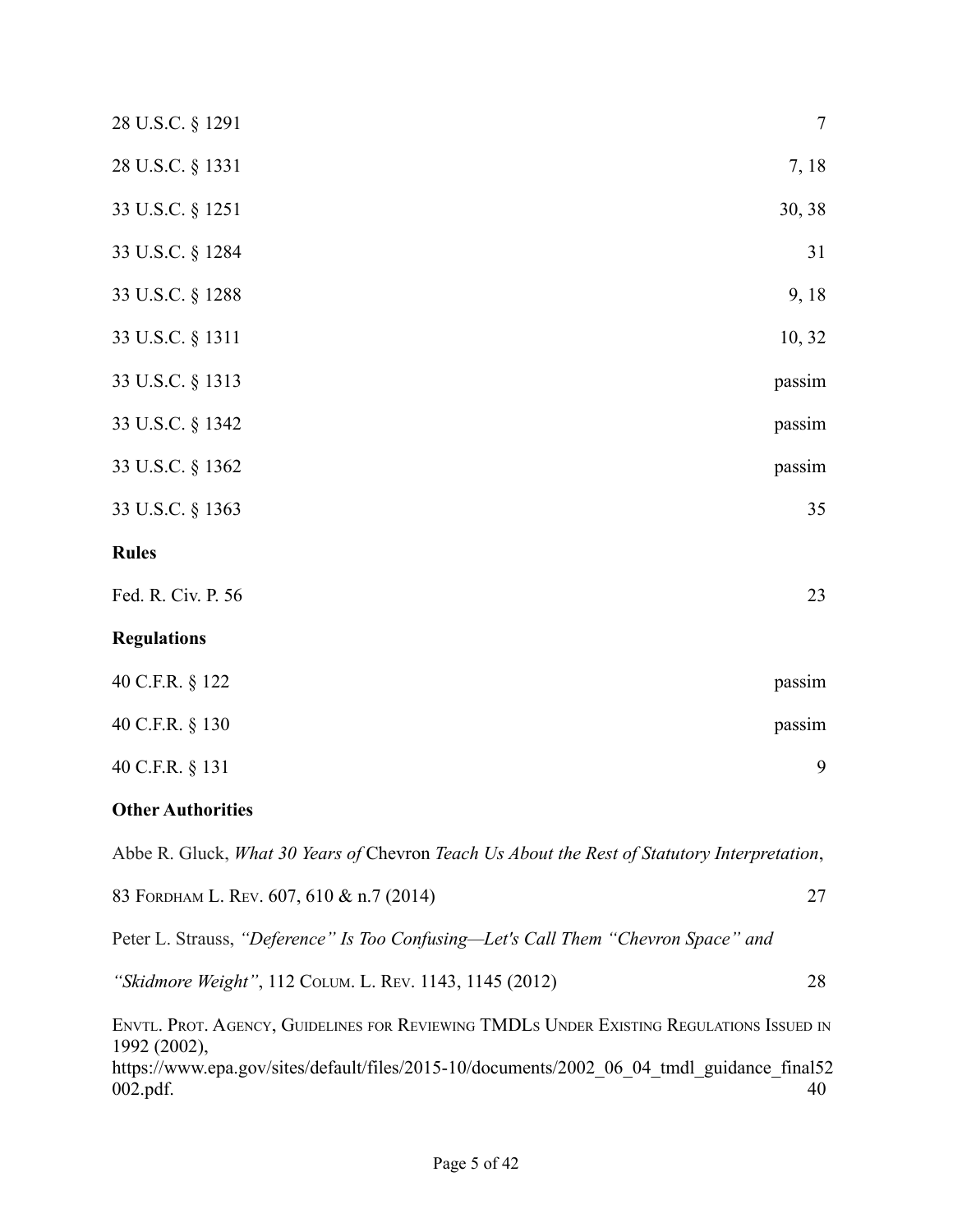| Michael M. Wenig, <i>How "Total," Are "Total Maximum Daily Loads"?</i> , 12 TuL. ENVIL. L.J. 87, |  |
|--------------------------------------------------------------------------------------------------|--|
| 150 (1998)                                                                                       |  |
| Septic Systems Overview, EPA, https://www.epa.gov/septic/septic-systems-overview                 |  |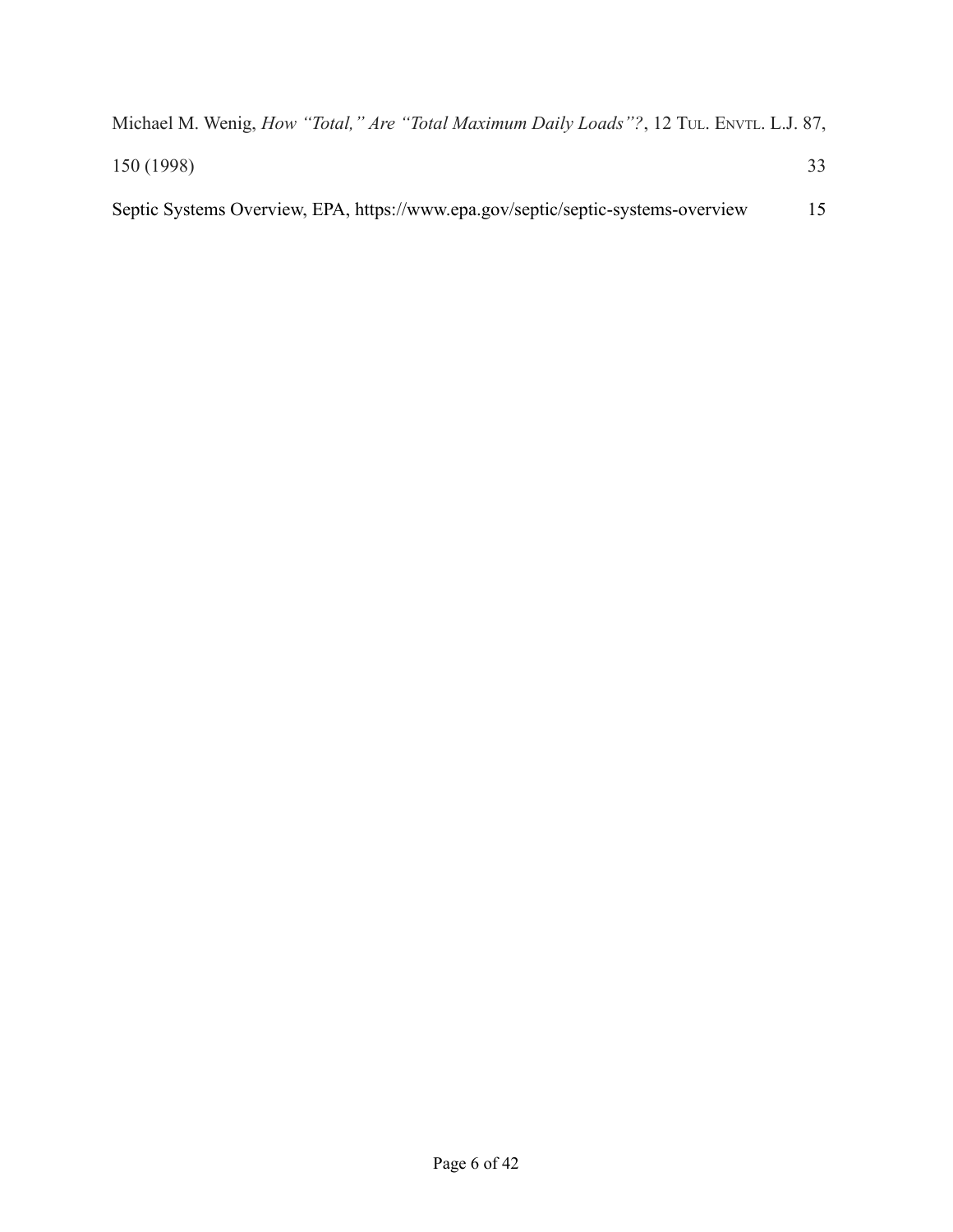#### **INTRODUCTION**

In drafting the Clean Water Act ("CWA"), Congress took official note that the waters of the United States needed protection and rescue. Under that law, the Environmental Protection Agency ("EPA") and the states participate in a "cooperative federalism" framework working together to clean the Nation's waters. This case is about whether or not the EPA has the authority under the Act to overrule a state which is failing to protect and save its waters.

The waters of the United States are some of the country's most precious resources. In its mission to protect them, Congress has granted broad authority to the EPA under the Clean Water Act. One way that this authority is granted is by leaving ambiguity in the act itself that the EPA will then interpret to best achieve the goals of the act. In the present case, the EPA has interpreted a section of the act such that the agency can proscribe specific requirements for waste loads being emitted into the country's waterways. The EPA has been operating under this interpretation for over thirty five years in its mission to protect the United States waterways without congress directing them otherwise.

The State of New Union, having had their proposal that allowed waste to be continually added to the waterways rejected by the EPA, now proposes that this interpretation of the Clean Water Act is incorrect. In doing so, New Union seeks not only to overturn decades of administrative and legal precedent, they seek to forever alter the balance between state and federal power to protect this country's waterways.

If this interpretation is allowed to stand, the EPA's ability to further its mandate from congress to protect and rescue the Nation's waterways will be severely curtailed. As well, the Clean Water Act itself would lose much of its power to regulate the states. And in the end, Lake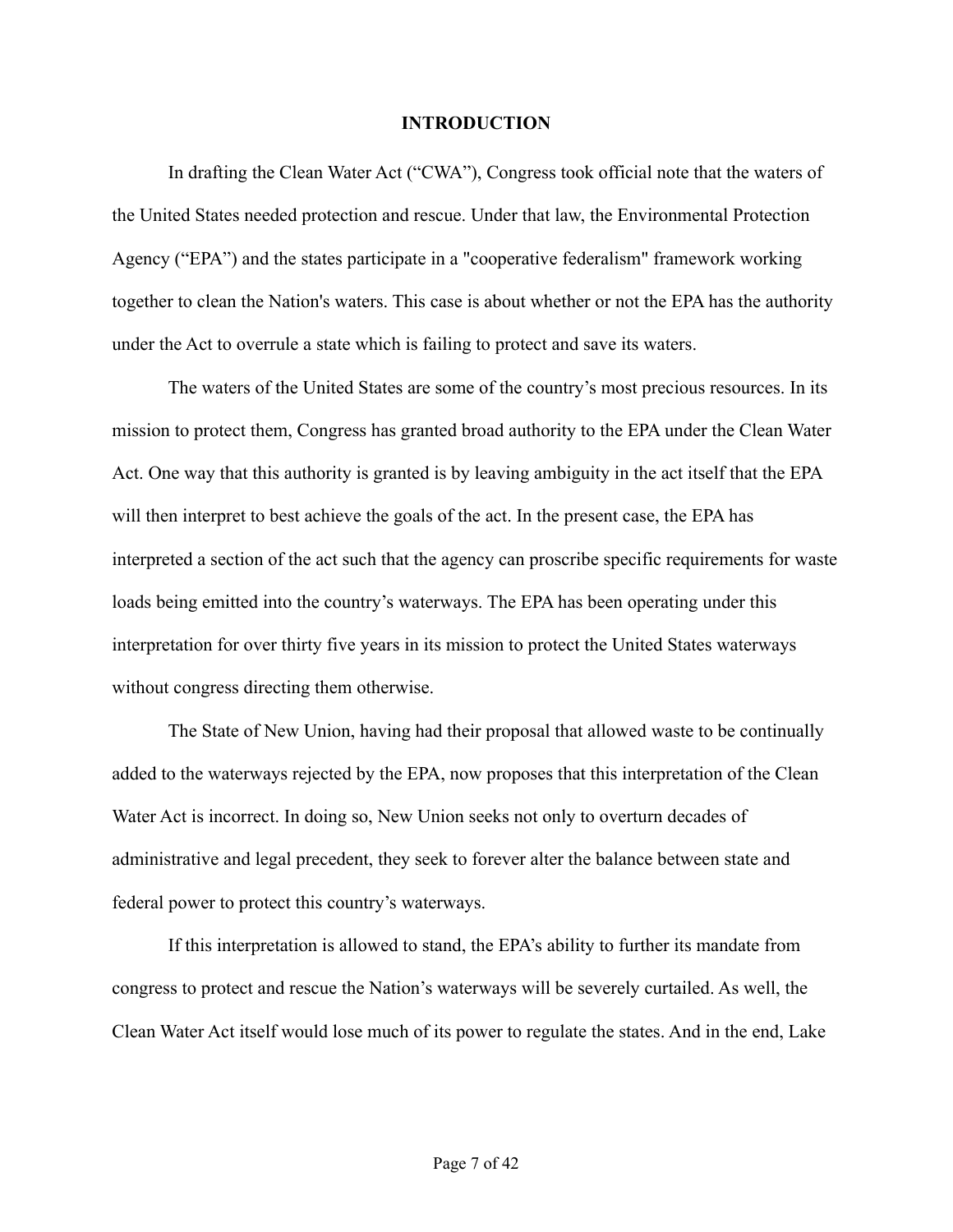Chesaplain and other waterways like it will continue to deteriorate beneath inefficient and unusable state implementation plans with no federal avenues available for remedy.

## **JURISDICTIONAL STATEMENT**

The district court had jurisdiction pursuant to 28 U.S.C. § 1331 because this action arises under Administrative Procedure Act § 702, 5 U.S.C. § 702, which governs the actions taken by the United States Environmental Protection Agency ("EPA"), and is thus a federal question. 5 U.S.C. § 702. The action taken by EPA to substitute its own Total Maximum Daily Load ("TMDL") is allegedly invalid under Clean Water Act  $\S 303(d)$ , 33 U.S.C.  $\S 1313(d)$ . Additionally, the actions taken by EPA are allegedly contrary to law, arbitrary and capricious, and unsupported by the record. 5 U.S.C. § 702. Venue is not an issue and is appropriate for the district court.

The district court issued its final order on September 1, 2021 and EPA timely filed its notice of appeal on November 22, 2021. Pursuant to 28 U.S.C. § 1291, this Court has appellate jurisdiction over final decisions of the federal district courts. 28 U.S.C. § 1291 ("The courts of appeals . . . have jurisdiction of appeals from all decisions of the district courts of the United States.").

## **STATEMENT OF ISSUES PRESENTED FOR REVIEW**

- I. Whether EPA's determination to reject the New Union Chesaplain Watershed phosphorus TMDL and adopt its own TMDL and implementation plan for the Lake Chesaplain Watershed is ripe for judicial review.
- II. Whether EPA's determination to reject the New Union Chesaplain Watershed phosphorus TMDL on the grounds that the TMDL failed to include wasteload allocations and load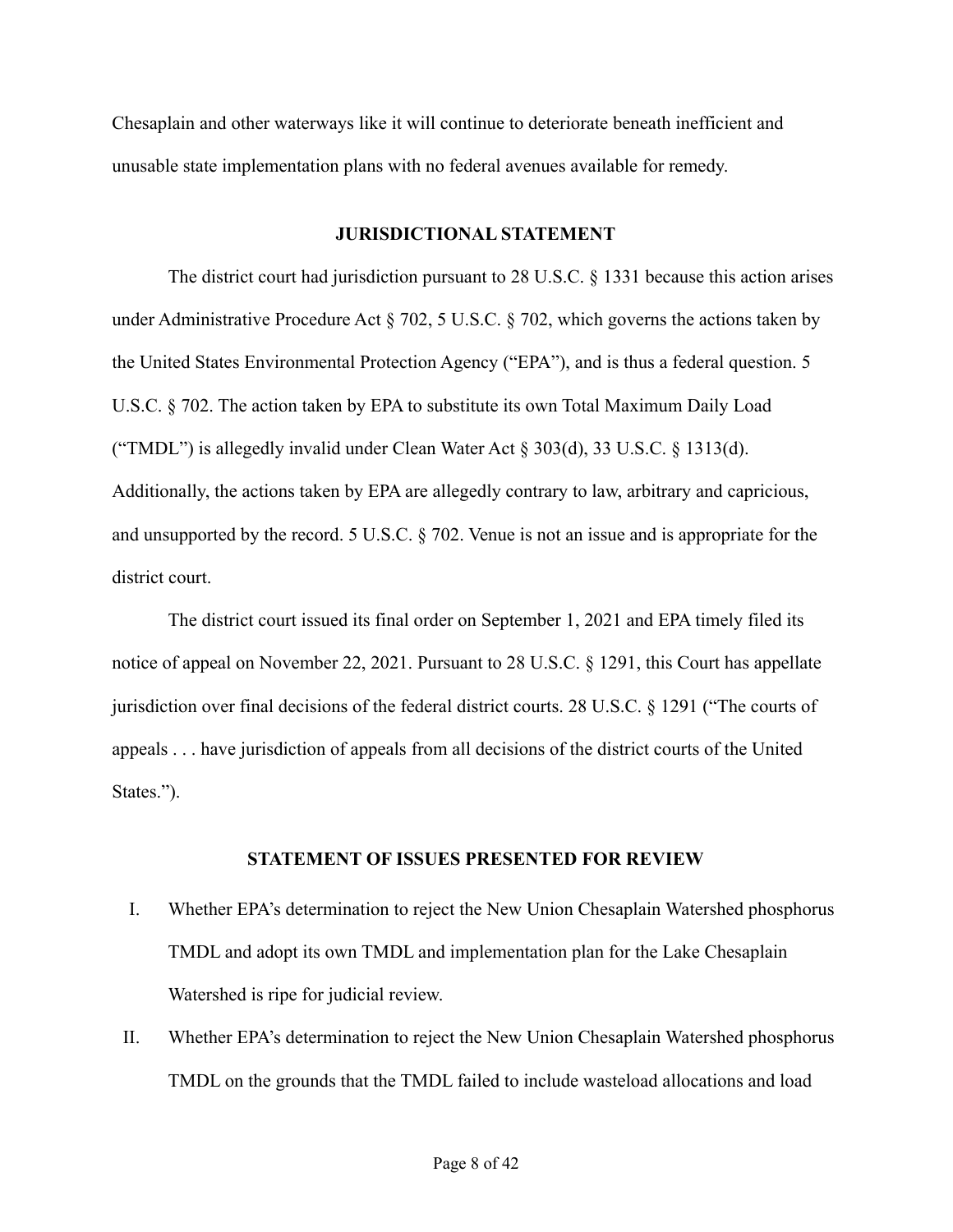allocations is contrary to law, as an incorrect interpretation of the term "total maximum daily load" in CWA  $\S$  303(d).

- III. Whether EPA's adoption of a TMDL for the Lake Chesaplain Watershed consisting of an annual pollution loading reduction to be phased in over five years violates the CWA § 303(d) requirements for a valid TMDL.
- IV. Whether EPA's adoption of a credit for anticipated BMP pollution reductions to reduce the stringency of wasteload allocations for point sources for implementation of the Lake Chesaplain TMDL was arbitrary and capricious or an abuse of discretion due to the lack of assurance of BMP implementation**.**

#### **STATEMENT OF THE CASE**

#### **A. Overview of Clean Water Act Water Quality Provisions**

The declining water quality in Lake Chesaplain has led to a series of regulatory actions by both the State of New Union Department of Fisheries and Environmental Control and the United States EPA. These actions have been undertaken under the regulatory framework established by the Federal Water Pollution Control Act Amendments of 1972, now known as the Clean Water Act ("the CWA"). The CWA established a comprehensive system of permitting and regulation for point source discharges of pollutants into the waters of the United States. Point sources are specifically defined by CWA § 502(14), 33 U.S.C. § 1362(14), but generally include pollution discharge pipes, and specifically include concentrated animal feeding operations ("CAFOs") that discharge to waters. Individual numerical permit limits for point sources are established for specific water pollutants based on technology-based standards set by EPA industry by industry, as well as based on standards designed to achieve desired levels of water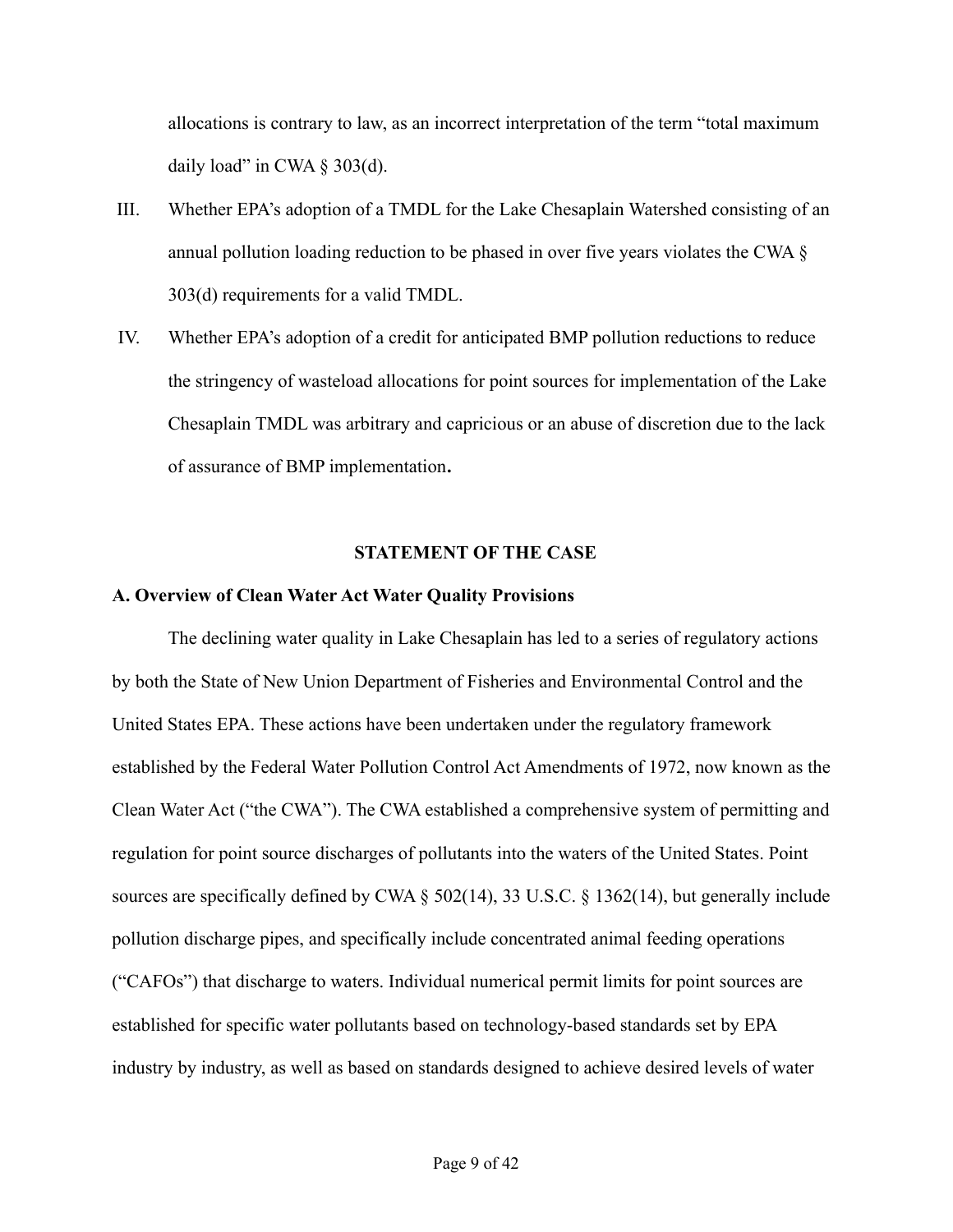quality.

The CWA regulatory program is based on what is known as "cooperative federalism," *see New York v. United States*, 505 U.S. 144 (1992); *Hodel v. Virginia Surface Mining & Reclamation Ass'n*, 452 U.S. 264 (1981), under which the federal EPA establishes national standards that states are expected to implement through their own regulatory programs. States are expected to administer both the permitting aspects of the CWA, *see* CWA § 402(b), 33 U.S.C. § 1342(b), and the water quality improvement aspects of the CWA, *see* CWA §§ 208 (planning process for nonpoint sources), 303 (state establishment of water quality standards), 33 U.S.C. §§ 1288, 1313. Failure of a state to undertake the permitting or certain aspects of the water quality program results in EPA administration of these programs.

It is the water quality-based regulation of water pollution that is the subject matter of these lawsuits. CWA  $\S 303(a)$  directs each state to adopt water quality standards ("WQS") for waters within the state. 33 U.S.C.  $\S$  1313(a). Section 303(c) directs states to review, and as appropriate, revise these water quality standards no less frequently than once every three years. 33 U.S.C. § 1313(c). A WQS consists of the designated uses for each waterbody and the water quality criteria necessary to support the designated use. 33 U.S.C. § 1313(c)(2)(A). Water quality criteria may take the form of numerical limits on pollutant concentrations in the water body, or narrative standards for aesthetic qualities and non-specific pollutants such as toxicity. *See* 33 U.S.C. § 1313(c)(2)(B); 40 C.F.R. § 131.3(b).

Once a state has established WQS for its water bodies, it must perform an assessment of the ability of each water body to meet these standards following full implementation of the technology-based point source controls established by the CWA. *See* CWA § 303(d), 33 U.S.C. § 1313(d) (cross referencing technology-based controls of CWA § 301(b)(1), 33 U.S.C. §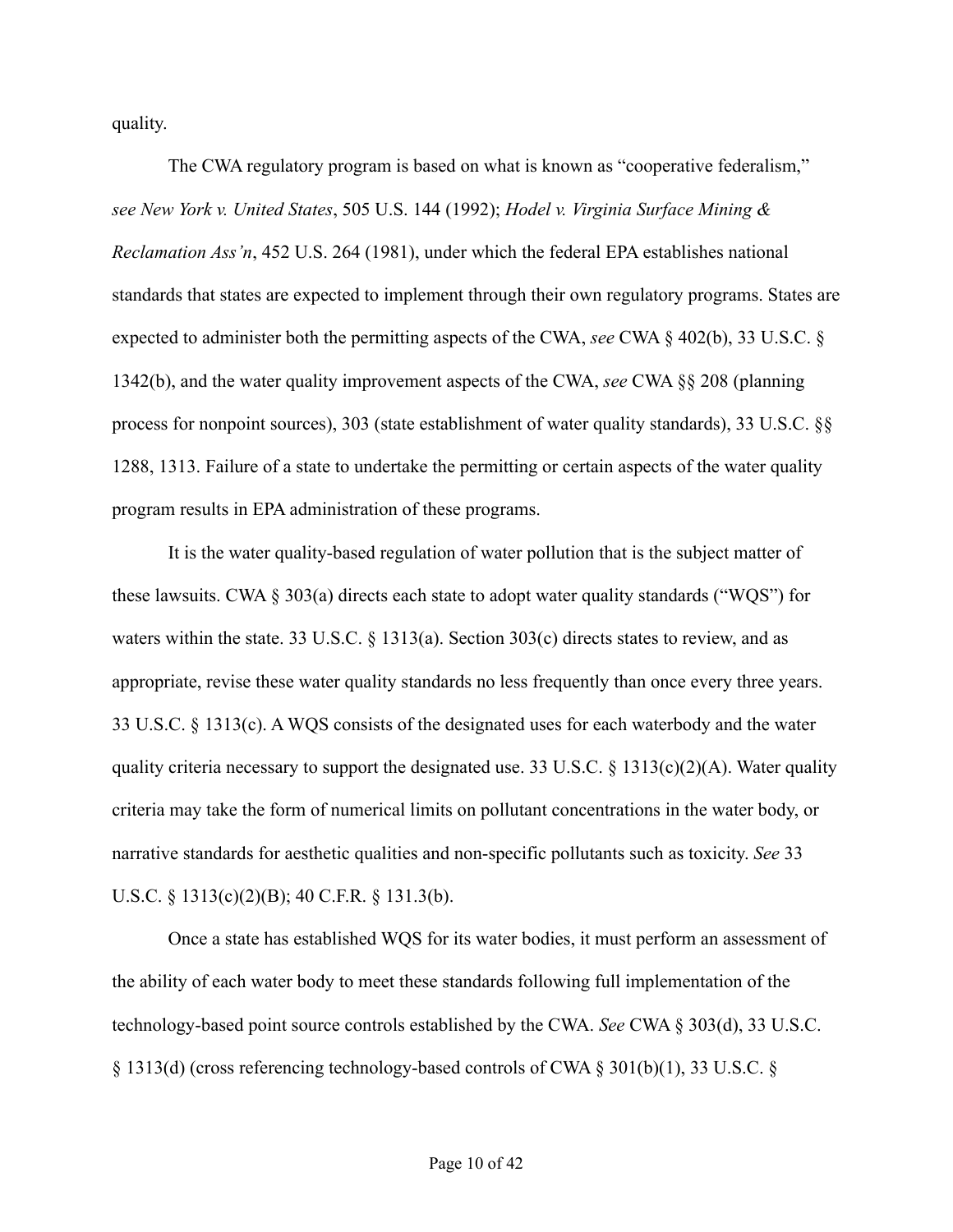1311(b)(1)). As a practical matter, as the time for achievement of technology-based permit limits has long since passed, this section requires states to identify those water bodies that presently do not meet water quality standards. By regulation, EPA requires states to review and update their impaired waters list biennially. 40 C.F.R. § 130.7(d).

Once a water is listed as impaired, CWA § 303(d) directs the state to develop, and submit to EPA, a TMDL for the offending pollutants for that water body "at a level necessary to implement the applicable water quality standards with seasonal variations and a margin of safety which takes into account any lack of knowledge concerning the relationship between effluent limitations and water quality." CWA § 303(d)(1)(C), 33 U.S.C. § 1313(d)(1)(C). By regulation (which New Union challenges in this action), EPA defines a TMDL as "the sum of individual [wasteload allocations] for point sources and [load allocations] for nonpoint sources and natural background." 40 C.F.R. § 130.2(i). In essence this regulation requires a state, as part of its TMDL submission, not only to establish the total maximum level of pollutant loading for a water body, but to allocate that level of loading among CWA permitted point sources in the watershed, taking into account the non-permitted nonpoint sources and natural background sources. A state must thus decide which dischargers will have to reduce their discharges beyond existing permit limits, and by how much. Alternatively, a state may take credit for nonpoint source pollution reductions: "If Best Management Practices ("BMPs") or other nonpoint source pollution controls make more stringent load allocations practicable, then wasteload allocations can be made less stringent. Thus, the TMDL process provides for nonpoint source control tradeoffs." 40 C.F.R. §  $130.2(i)$ .

EPA has authority to review and approve or reject each step of the water quality standards process, from the designation of uses to the establishment of water quality criteria to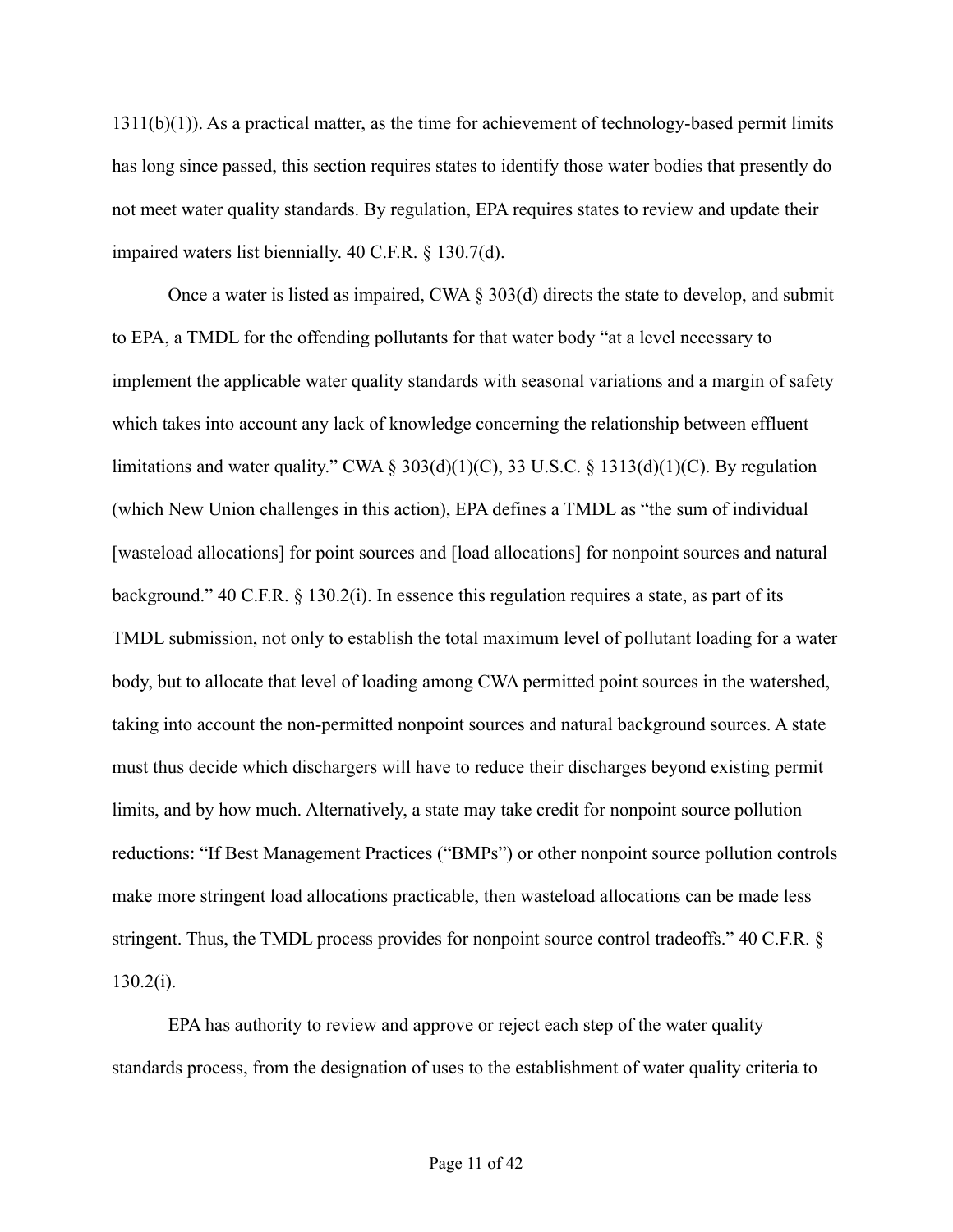the listing of impaired waters to the establishment of TMDLs for impaired waters. *See* 33 U.S.C.  $\S$  1313(c)(3), (d)(2). If the EPA Administrator disapproves of the proposed WQS, list of impaired waters, or TMDLs, then EPA is directed to establish its own WQS, list, or TMDLs. Id.

## **B. Lake Chesaplain Water Quality**

Except as otherwise noted, the following facts are taken from the administrative record for the establishment of the Lake Chesaplain Phosphorus TMDL before EPA. Lake Chesaplain is a fifty-five mile-long, five-mile-wide natural lake located entirely within the State of New Union. Lake Chesaplain is bounded on the west side by the Chesaplain National Forest, which is used for timber production and harvesting as well as for recreational purposes such as hiking and fishing, and the twenty-mile-long shorefront of Chesaplain State Park, which has hiking trails, boat ramps, a public beach, and a campground. On the east side, Lake Chesaplain is bounded primarily by agricultural lands, with several lakefront vacation communities. The City of Chesaplain Mills is located at the north end of the lake, where the Union River flows into Lake Chesaplain. Lake Chesaplain's outlet is the Chesaplain River, which is a navigable-in-fact interstate body of water.

Prior to the turn of the twenty-first century, Lake Chesaplain enjoyed excellent water quality. Its clear waters attracted recreational boaters and fishers from the entire mid-north region of the country, as well as supporting the vacation communities on the east shore of the lake. However, starting in the 1990s, the Lake Chesaplain watershed experienced various economic development pressures. Over that decade, ten large-scale hog production facilities, also known as CAFOs, were developed in the Union River watershed, and a large-scale (greater than fifty million pounds per year) slaughterhouse was built in Chesaplain Mills to service the hog production facilities. At the same time, the recreational attractions of Lake Chesaplain led to a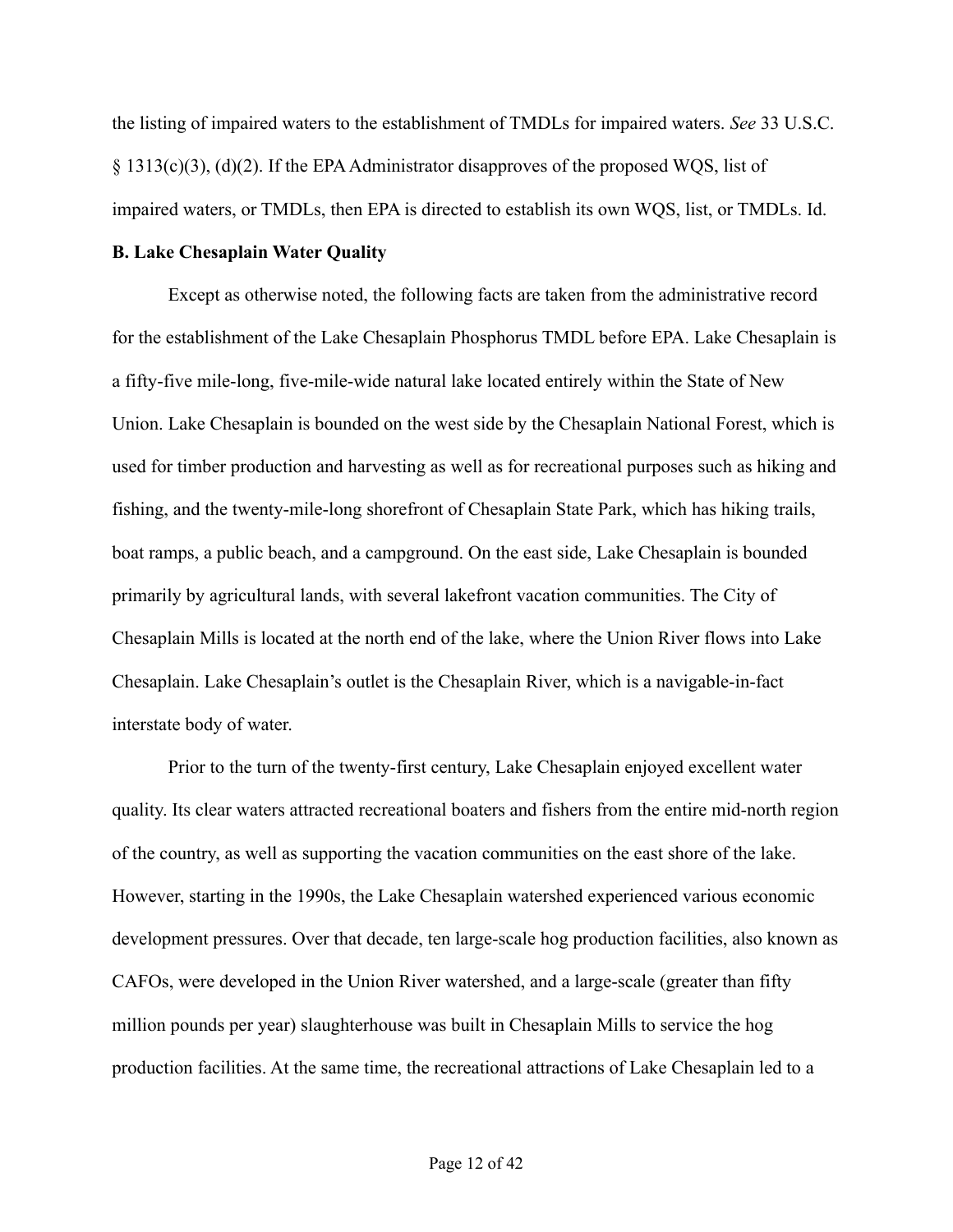boom in second home construction on and near the eastern lake shore. The slaughterhouse has a CWA National Pollutant Discharge Elimination System ("NPDES") permit issued by the State of New Union for a direct discharge into the Union River. Second home development on the Lake Chesaplain shoreline were largely serviced by septic systems that are not subject to CWA permits. In addition, Chesaplain Mills has a publicly owned sewage treatment plant ("STP") which discharges directly into Lake Chesaplain, as regulated by a CWA point source permit. The hog CAFOs are not subject to CWA permits, because although CAFOs are included in the definition of "point source" under the CWA, 33 U.S.C. § 1362(14), they are considered to be "non-discharging" CAFOs exempt from permitting requirements under the EPA regulatory definition of CAFOs. *See* 40 C.F.R. § 122.23. *See generally Nat'l Pork Producers Council v. EPA*, 635 F.3d 738 (5th Cir. 2011). The hog CAFOs are, however, regulated and subject to permits under a New Union statute providing for New Union Agricultural Commission review and approval of site specific nutrient management plans for the application of liquid manure wastes to fields.

Lake Chesaplain water quality visibly declined during the first decade of the twenty-first century. Mats of algae formed during the summer months, reducing the clarity of the water and promoting offensive odors. Fish productivity declined. The swimming beach at Chesaplain State Park became unsuitable for swimming, and property values for the vacation home communities declined. Tourism revenues from fishing and boating trips also declined.

## **C. Lake Chesaplain TMDL and Water Quality Standards Regulatory Actions**

Pursuant to the New Union WQS, Lake Chesaplain is designated as Class AA, which is the classification reserved for the highest quality waters of the state. The designated uses include drinking water source, primary contact recreation (swimming), and fish propagation and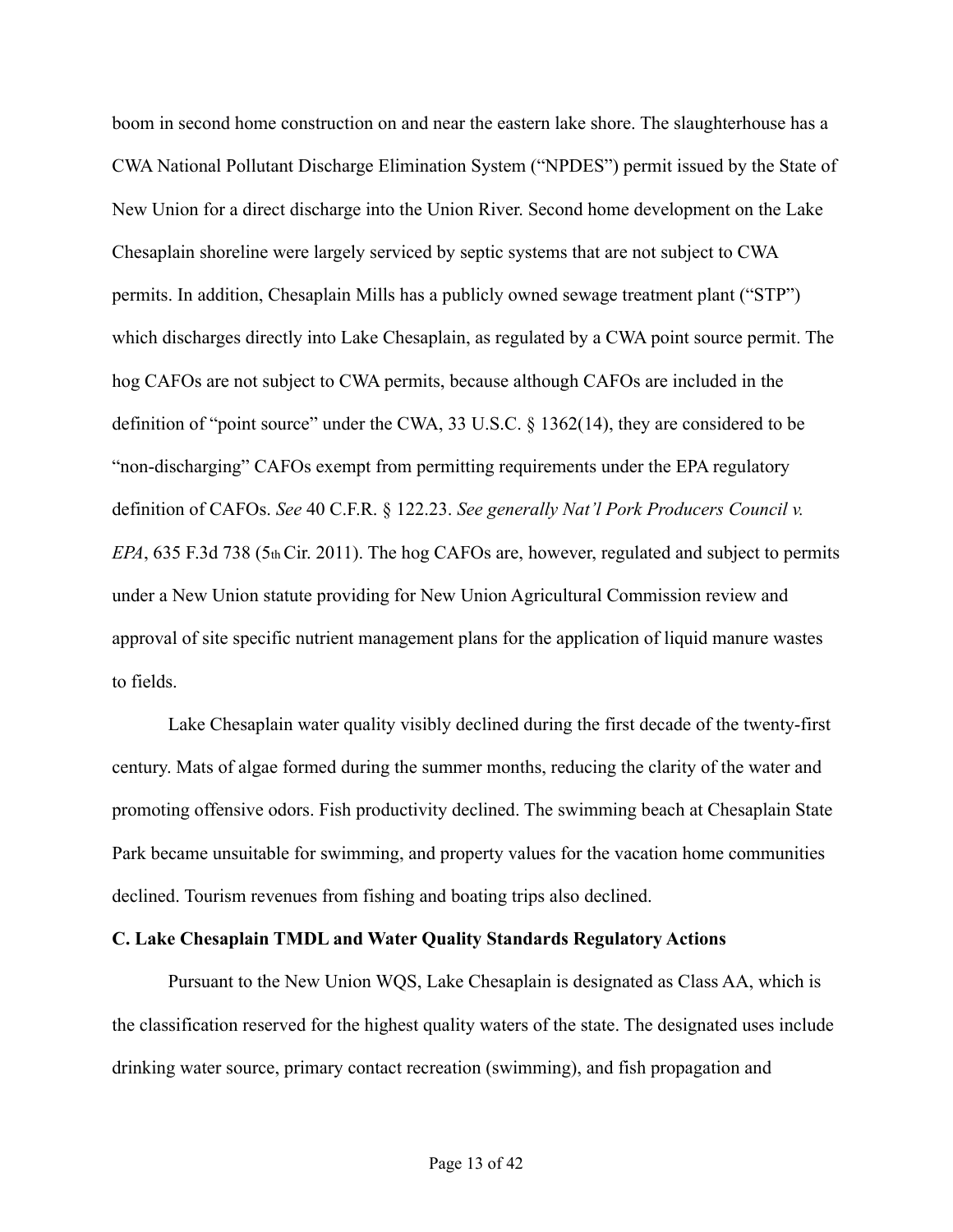survival. In response to the decline in water quality, New Union created a Lake Chesaplain Study Commission in 2008 ("the Chesaplain Commission"). The Chesaplain Commission issued a report in August 2012 (the 2012 Chesaplain Report),<sup>1</sup> which included the following scientific conclusions. First, the Commission determined that Lake Chesaplain was suffering from eutrophication, the ecological process by which a lake becomes less biologically productive due to excessive algae growth. Besides being aesthetically displeasing, this algae growth was also responsible for objectionable odors, decreased water clarity, and a decrease in dissolved oxygen (DO) levels in the water column below the levels needed for a healthy fishery. Summertime DO levels were found to be three milligrams per litre (mg/l), well below the five mg/l DO standard designated for class AA waters in the State of New Union. This excess algae growth, in turn, was caused by excessive amounts of the nutrient phosphorus in the water body. The commission determined that the maximum phosphorus levels consistent with a healthy lake ecosystem would be 0.014 mg/l throughout the lake. Measured phosphorus levels in the lake varied from 0.020 to 0.034 mg/l, well above the desired level. In addition to the DO violations, the Chesaplain Commission also identified violations of the state's water quality standards for odor and water Clarity.

In the next triennial WQS review following the 2012 Chesaplain Report, conducted in 2014, the New Union Division of Fisheries and Environmental Control ("the DOFEC") adopted a water quality criteria for Class AA waters of 0.014 mg/l. As that standard was being violated along with the water quality criteria for DO, odors, and water clarity, DOFEC (as the designated New Union agency) included Lake Chesaplain on its impaired waters list also submitted to EPA in 2014.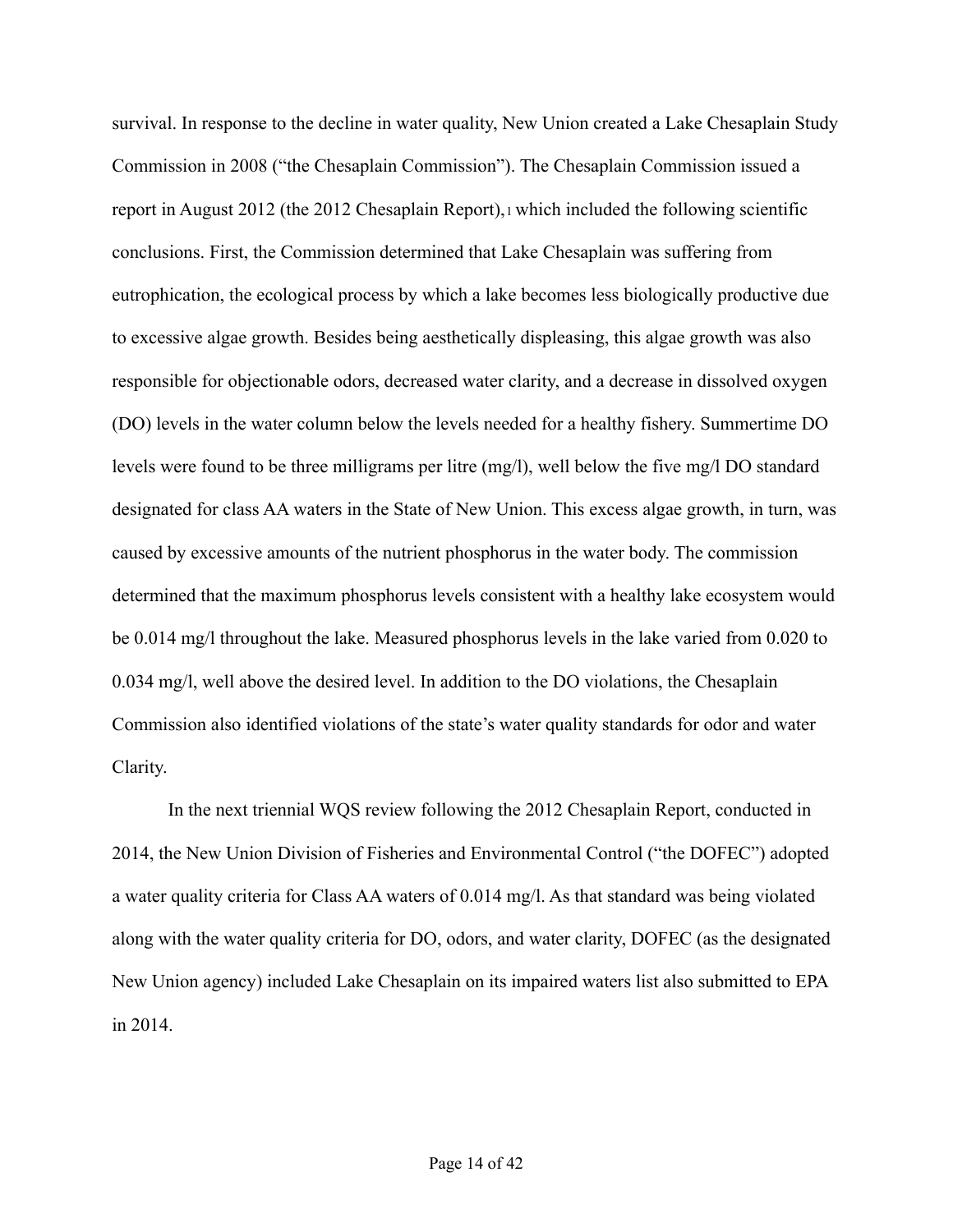DOFEC did not, however, submit a TMDL for Lake Chesaplain in its list of impaired waters. Despite this failure, EPA did not object to the § 303(d) submission. In 2015, plaintiff Chesaplain Lake Watch served a notice letter on both New Union and EPA, threatening to sue based on the failure of either agency to establish a TMDL for Lake Chesaplain. CLW agreed to refrain from suit as long as New Union conducted a TMDL rulemaking. DOFEC then commenced a state rulemaking proceeding to establish a TMDL. The Chesaplain Commission issued a supplemental report in July 2016, calculating the maximum phosphorus loadings consistent with achieving the 0.014 mg/l phosphorus standard, as well as identifying the existing sources of phosphorus inputs. The maximum loading was calculated at 120 metric tons (mt) annually. Existing loadings as of 2015 were calculated as totaling 180 mt, as follows:

Point Sources:

Chesaplain Mills STP 23.4

Chesaplain Slaughterhouse 38.5

Nonpoint Sources:

CAFO Manure Spreading 54.9

Other agricultural sources 19.3

Septic tank inputs 11.6

Natural sources: 32.3

Total 180 mt

The Chesaplain Supplemental Report specifically determined that the hog CAFOs contributed substantial phosphorus loadings to the Lake Chesaplain watershed, despite their status as "non discharging" CAFOs. A substantial portion of their manure spreading eventually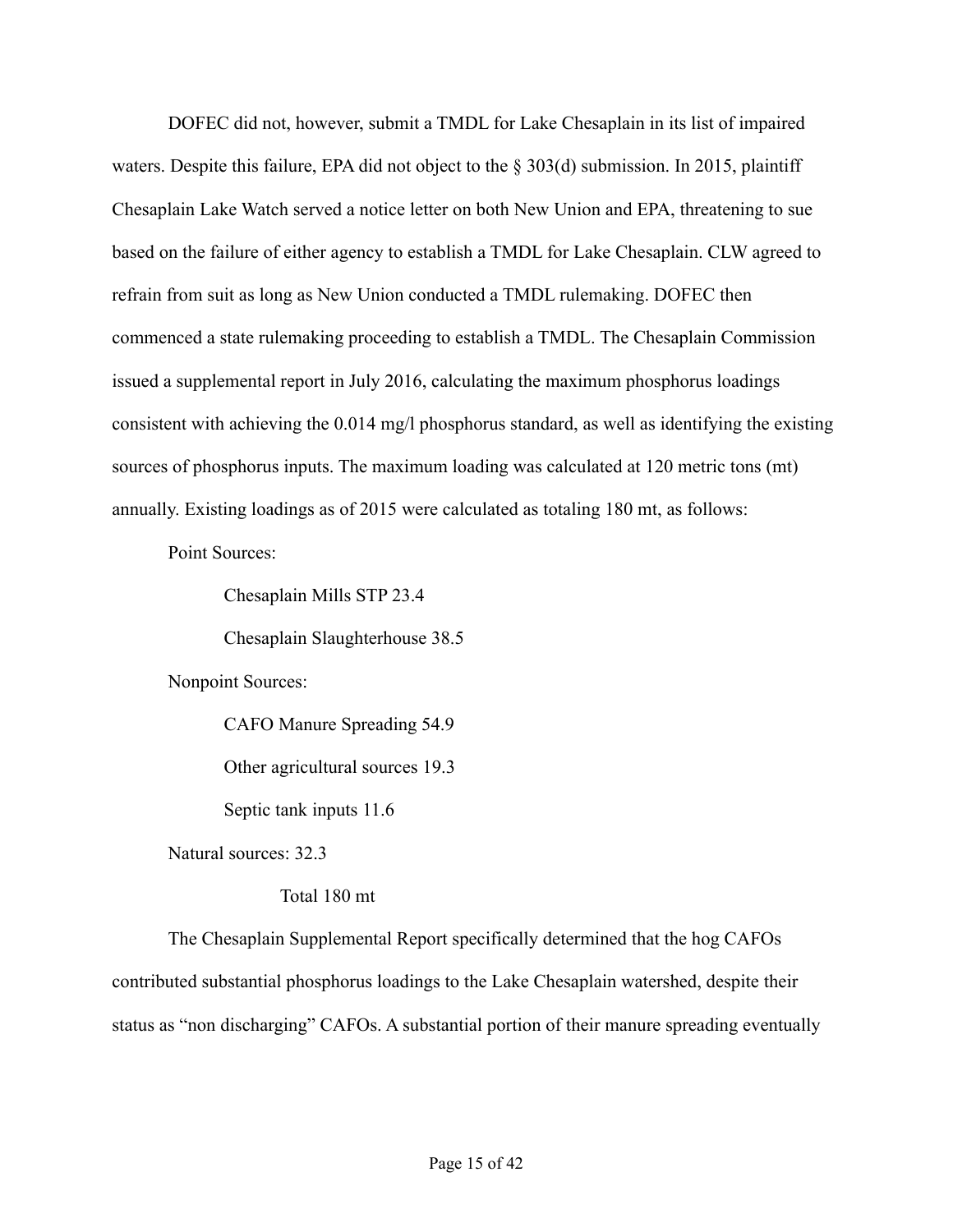reached Lake Chesaplain through groundwater flows and surface runoff, despite compliance with state mandated nutrient management plans and the CWA exemption for agricultural stormwater runoff. *See* 33 U.S.C. § 1362(14). Likewise, a substantial amount of phosphorus reached Lake Chesaplain from private septic systems, even though these sources are exempt from CWA permitting as discharges to groundwater rather than surface water. *See* Septic Systems Overview, EPA, https://www.epa.gov/septic/septic-systems-overview (last visited Aug. 10, 2021). The Supplemental Report also noted that neither of the point sources in the Chesaplain Watershed had any permit limits for phosphorus, as no such limits are provided for in the relevant technology-based effluent limitations guidelines issued by EPA.

In October 2017, DOFEC publicly noticed a proposal to implement the TMDL through an equal phased reduction in phosphorus discharges by both the point sources and the nonpoint sources. This reduction was proposed to be phased in over a period of five years—that is, a 7% reduction from the 180 mt baseline in the first year, a 14% reduction from the baseline in the second year, a 21% reduction from the baseline in the third year, a 28% reduction from the baseline in the fourth year, and a 35% reduction from the baseline by the fifth year. Point source reductions would be incorporated as permit limits, while the nonpoint source reductions were proposed to be achieved through a series of BMP programs designed to encourage the hog CAFOs and other agricultural sources. Proposed BMPs for agricultural sources included modified feeds for animal production facilities that would reduce phosphorus in manure, physical and chemical treatment of manure streams, and restrictions on manure spreading at times when the soil is frozen or saturated. Proposed BMPs for private septic systems consisted of increased septic tank inspection and pumping schedules.

Although the scientific conclusions of the Chesaplain Commission were not subject to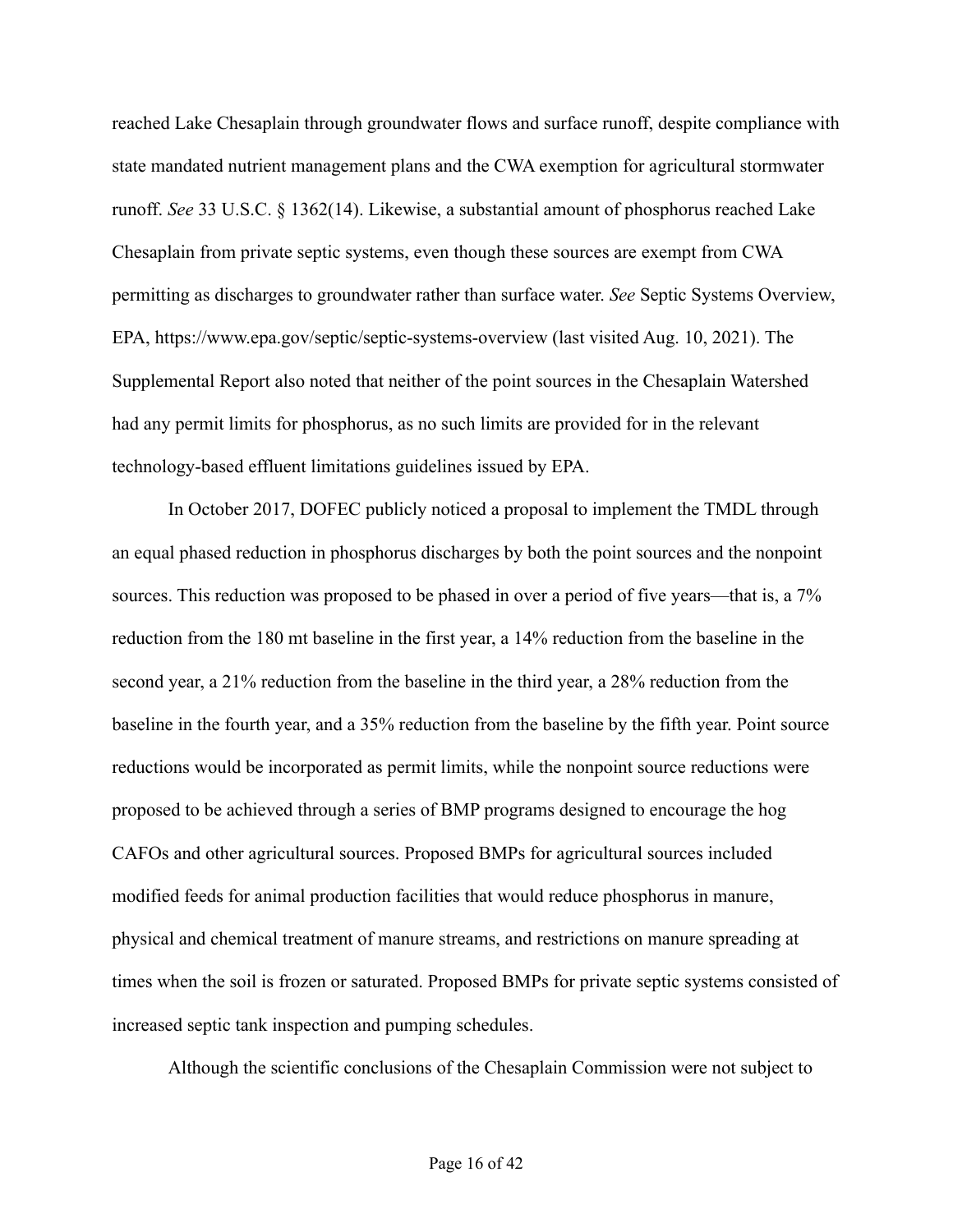substantive challenge, DOFEC's proposal to require an equal 35% annual reduction among CAFO, other agricultural, residential septic system, and point source categories proved highly controversial. Residential lakefront homeowners objected to the expensive septic tank maintenance and pumping that would be required. The slaughterhouse and Chesaplain Mills objected to the expensive phosphorus treatment system that would be required to reduce discharges by 35%. Chesaplain Lake Watch objected to taking any credit for nonpoint source phosphorus reductions, arguing that the proposed BMPs for manure spreading, other agricultural practices, and septic tanks were insufficient to achieve a 35% reduction in nonpoint phosphorus inputs, and that New Union lacked the statutory authority to impose and enforce such BMPs against agricultural sources. Chesaplain Lake Watch demanded that the sixty-three mt annual reduction be achieved by requiring zero phosphorus discharges from the two identified point sources. In addition, Chesaplain Lake Watch argued that a 35% phased annual reduction was inconsistent with the CWA requirement for a TMDL, which, by statutory terms, should be a daily limit based on the scientific calculation without a phased implementation. The Hog CAFOs objected to the possible imposition of BMPs on their operations, and argued to DOFEC that EPA lacked the statutory authority to require implementation of loading limits against nonpoint Sources.

Ultimately, DOFEC adopted the Hog CAFO's position and, in July of 2018, adopted a TMDL that consisted solely of a 120 mt annual maximum, without any wasteload allocations or load allocations. Pursuant to CWA § 303(d)(2), EPA rejected the July 2018 TMDL, and, in May 2019, after notice and comment, adopted the original DOFEC TMDL proposal, consisting of a 35% reduction of annual phosphorus discharges by both point and nonpoint sources phased in over five years, to be implemented through permit controls on point sources and BMP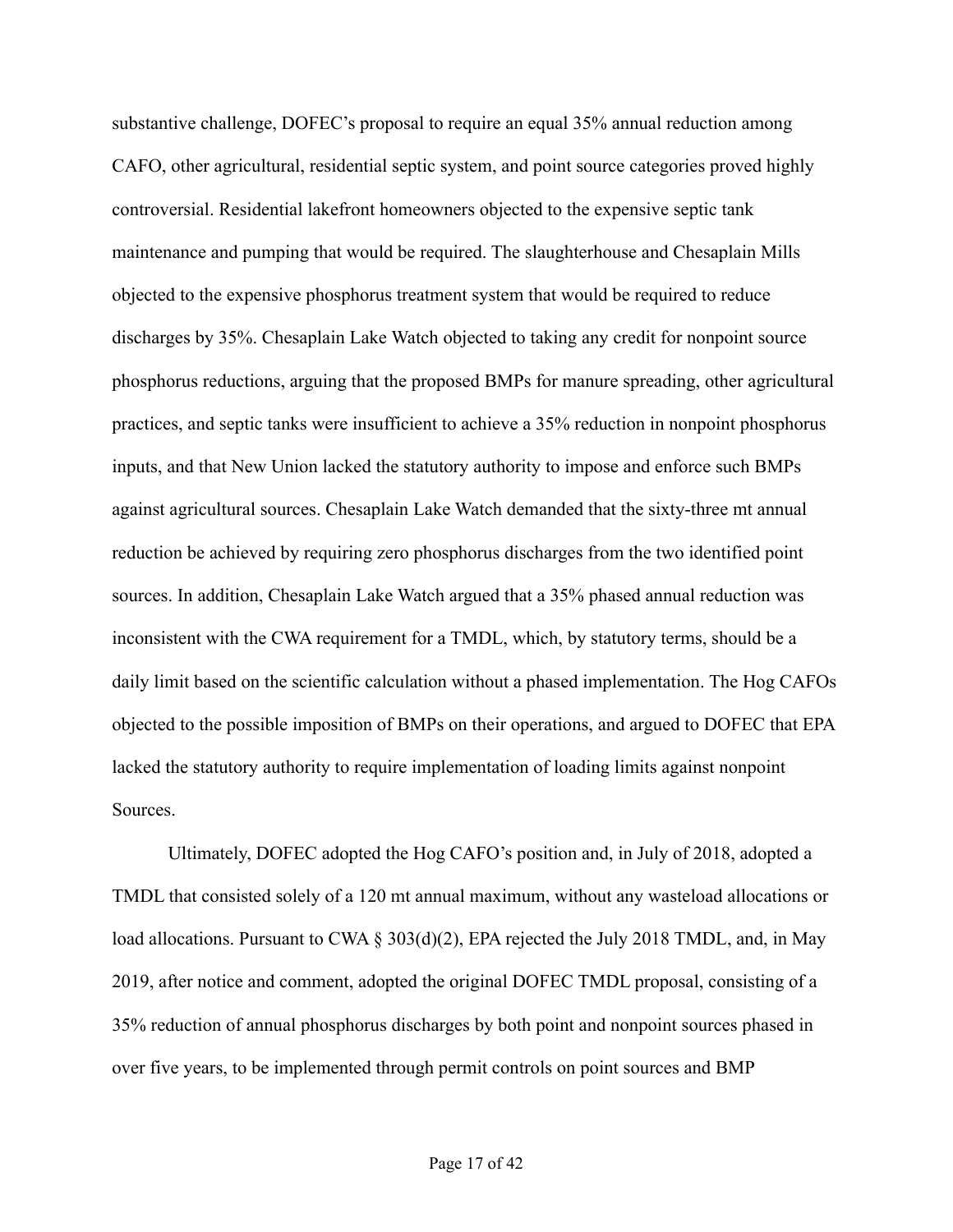requirements for nonpoint sources. EPA called its combination of phased point source limits and BMP measures the "Chesaplain Watershed Implementation Plan" ("the CWIP"). The CWIP did not specify whether or how the proposed BMP measures would be enforced. EPA incorporated the entire record of scientific reports and public comments before the DOFEC into its own record. Although not part of the record before EPA, the following additional facts have been established by affidavits submitted by Chesaplain Lake Watch, and are not disputed by either New Union or EPA. The NPDES permit for the slaughterhouse expired in November 2018, and has not yet been reissued. The NPDES permit for the Chesaplain Mills sewage treatment plant likewise expired in February 2019. Both plants continue to operate under their expired permits as administratively extended based on their timely applications for permit renewal. *See* 40 C.F.R. § 122.6. As such, neither plant is currently subject to any limit on phosphorus discharges. DOFE has proposed to modify each permit to reflect the 35% annual phosphorus loading reduction phased in over five years after permit issuance, but both facilities have sought administrative hearings on this proposed requirement based on the cost of compliance. Since EPA's adoption of the Lake Chesaplain TMDL, New Union has taken no steps to require phosphorus reduction BMPs by nonpoint sources in the Lake Chesaplain watershed. The state-issued nutrient management permits for the hog CAFOs have not been modified to incorporate any phosphorus reduction measures contemplated by the CWIP. Lake Chesaplain waters continue to violate water quality standards.

#### **C. Proceedings Below**

Plaintiff New Union filed action No. 66-CV-2020 on January 14, 2020. Plaintiff Chesaplain Lake Watch filed action No. 73-CV-2020 on February 15, 2020. Both actions are brought pursuant to the judicial review provisions of the Administrative Procedure Act, APA §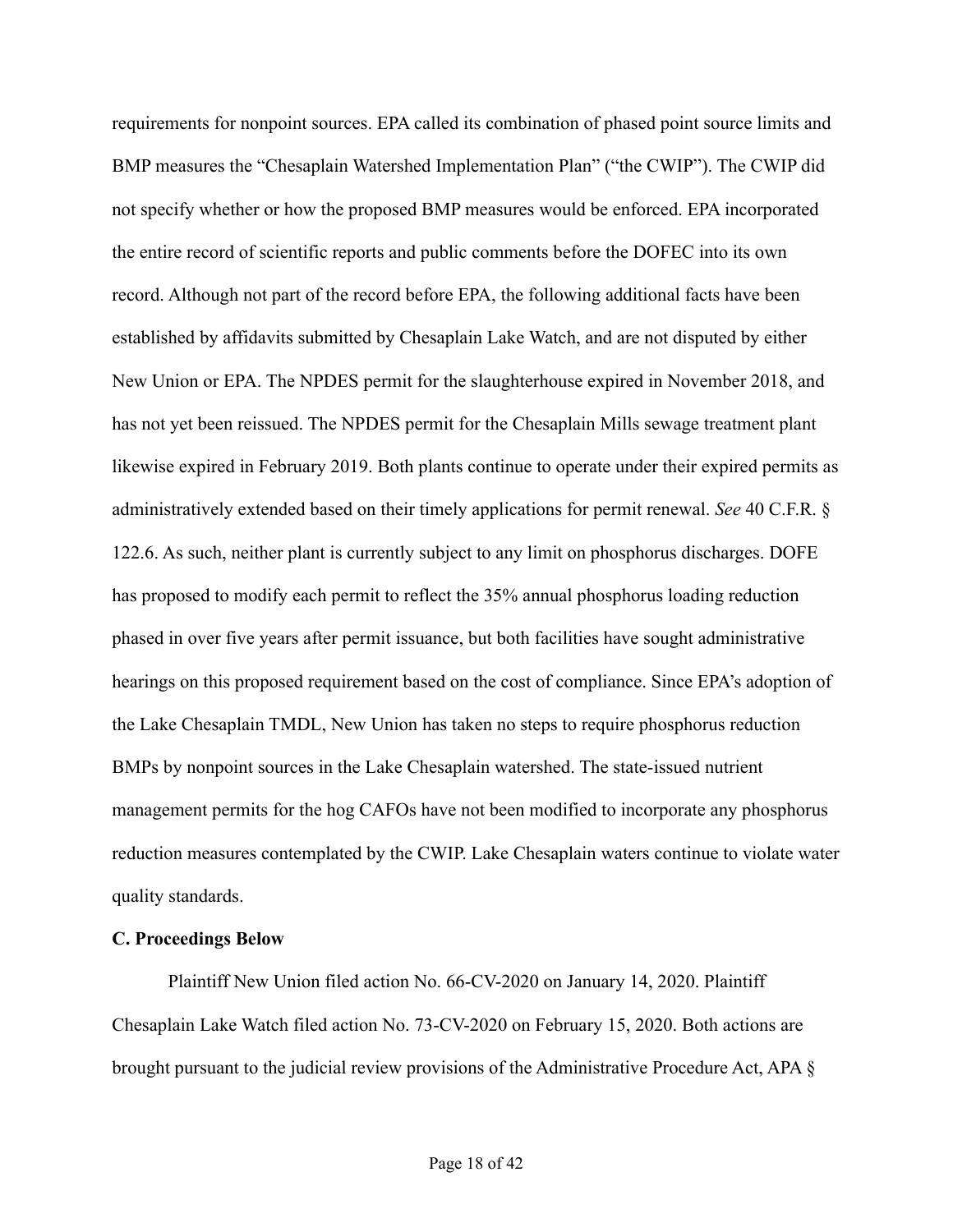702, and the district court found jurisdiction pursuant to 28 U.S.C. § 1331. The district court granted unopposed motions to consolidate the two actions on March 22, 2020, and EPA lodged the administrative record with the Court on July 1, 2020.

Chesaplain Lake Watch submitted affidavits with its motion for summary judgment establishing that its membership includes individuals who reside near Lake Chesaplain and use Lake Chesaplain for recreational purposes including swimming, boating, and fishing. These affidavits further establish that these members' enjoyment of these activities has been diminished by the decline in Lake Chesaplain water quality. The district court was satisfied that Chesaplain Lake Watch met the requirements for standing under Article III of the Constitution, having established injury in fact, causation, and redressability. As well, the court was satisfied that the State of New Union has standing to challenge EPA's rejection of its Lake Chesaplain TMDL and substitution of EPA's own TMDL, finding that EPA's action will require implementation by New Union in the form of state-issued NPDES permits as well as affecting New Union's eligibility for federal water quality planning funds under CWA § 208, 33 U.S.C § 1288, as well as its eligibility to maintain its delegated NPDES permitting program. CWA § 303(e)(2), 33 U.S.C. § 1313(e)(2).

The court below first addressed the Ripeness of the issues for judicial review. It found that the issues before it were ripe for review because the TMDL in question contemplates specific NPDES permit limits for the point sources discharges, which the State of New Union will be required to implement, without delay. As well, it found that the plaintiffs would be prejudiced if the validity of EPA's Lake Chesaplain TMDL is not subject to immediate judicial review.

Next, the district court addressed whether EPA's determination to reject the New Union Chesaplain Watershed phosphorus TMDL on the grounds that the TMDL failed to include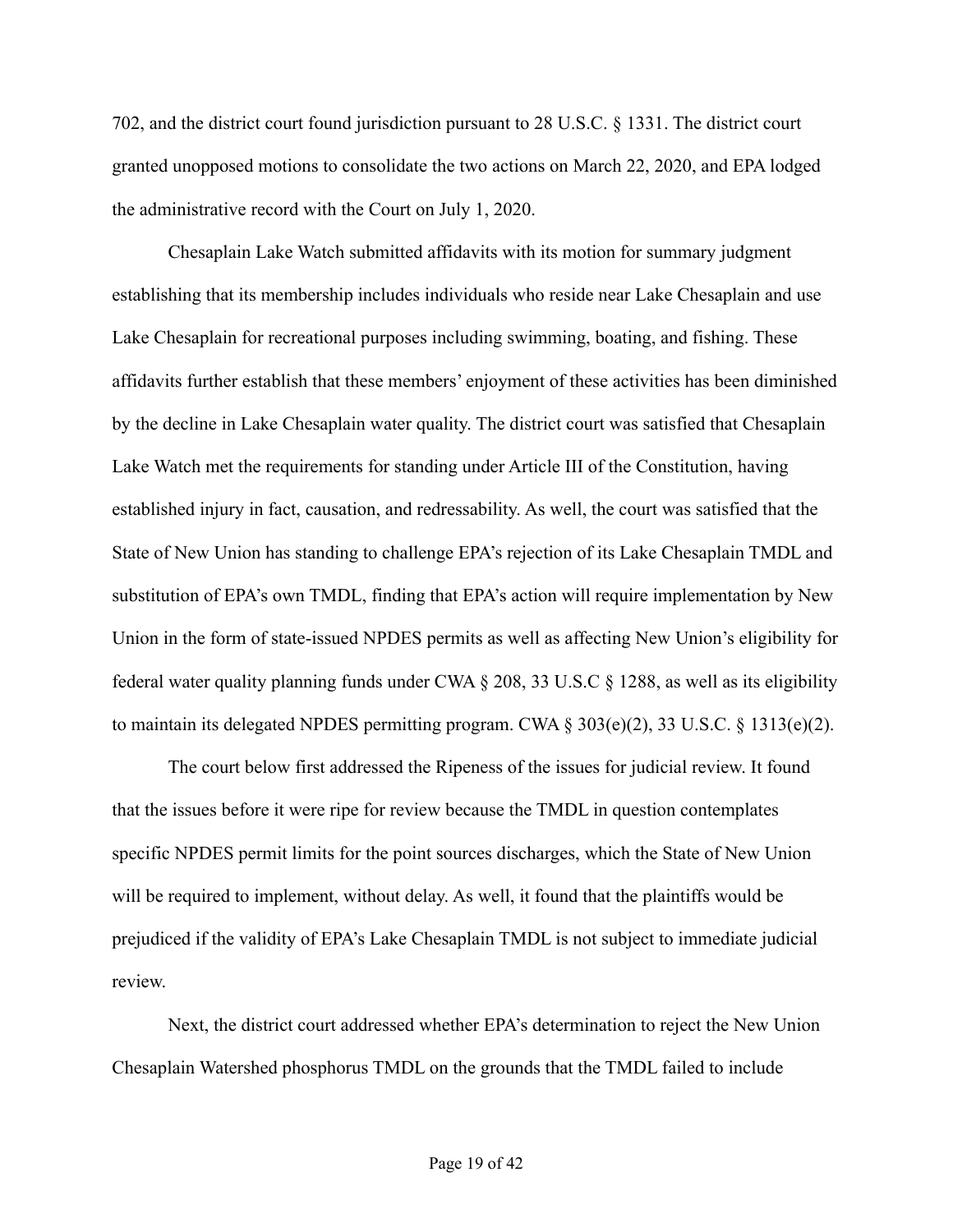wasteload allocations and load allocations is contrary to law, as an incorrect interpretation of the term "total maximum daily load" in CWA § 303(d). The court ruled that the EPA's interpretation of the CWA was incorrect because the court believed the plain meaning of the statutory language did not permit this sort of interpretation. The court ruled that it was unambiguous, so the EPA's actions were impermissible under *Chevron* step one.

The district court then addressed whether the EPA's adoption of a TMDL for the Lake Chesaplain Watershed consisting of an annual pollution loading reduction to be phased in over five years violates the CWA  $\S 303(d)$  requirements for a valid TMDL. As before, the court ruled that the plain meaning of the statutory language was unambiguous, thus the EPA's interpretation was impermissible under *Chevron* step one.

Finally, the district court addressed whether EPA's adoption of a credit for anticipated BMP pollution reductions to reduce the stringency of wasteload allocations for point sources for implementation of the Lake Chesaplain TMDL was arbitrary and capricious or an abuse of discretion due to the lack of assurance of BMP implementation. The court found that agency's actions were not arbitrary and capricious because the "reasonable assurance" standard has never been adopted by EPA through notice-and-comment rulemaking, and because the court found that the CWA § 303 TMDL program is a planning and information program, not an implementation program. This appeal followed.

#### **SUMMARY OF ARGUMENT**

The district court is incorrect in holding that the issues before it were ripe for review.

Delayed judicial review would not cause hardship to the plaintiffs. Chesaplain Lake Watch is in fact benefited from delayed judicial review, as Lake Chesaplain will continue to deteriorate as long as any sort of TMDL is prevented from being implemented. New Union faces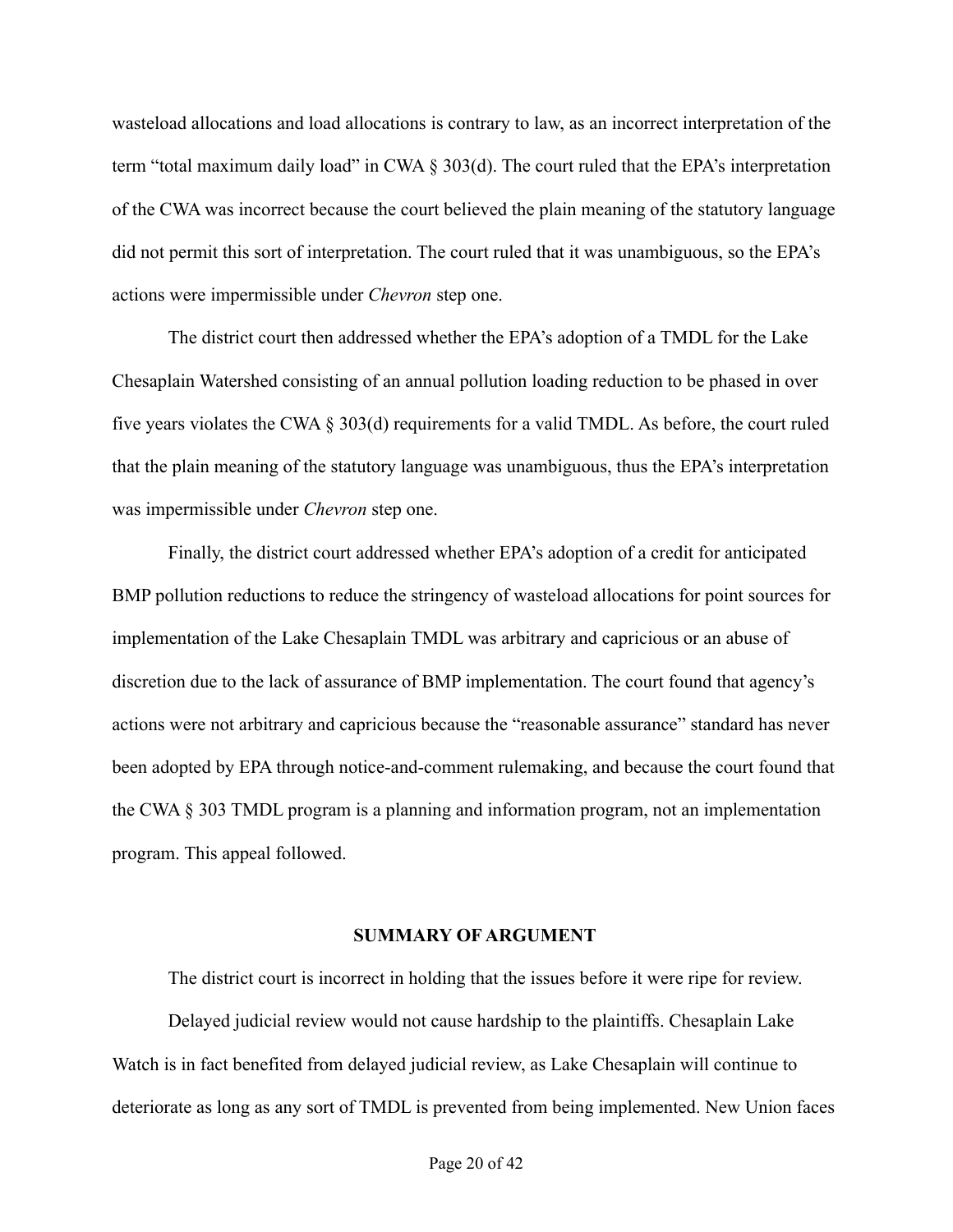no hardship because there is no evidence that it will face issues with federal funding or its delegated NPDES permitting program if judicial review is delayed. The EPA faces no hardships from delayed judicial review because the TMDL is already developed, so the agency is not poised to spend more time, energy, and money in developing an implementation plan. As well, Judicial intervention would inappropriately interfere with further administrative action. The details of how the BMP measures will be enforced has yet to be determined, and judicial intervention may stymie these efforts. Finally, the courts would benefit from additional development of the facts. Whether or not the proposed BMP enforcement measures are capable of achieving the 35% reduction in nonpoint phosphorus inputs has yet to be seen. As well, the pending administrative actions regarding the point sources and their expired permits have yet to be resolved.

The district court incorrectly held that the EPA's interpretation of "total" in "total maximum daily load" is an impermissible interpretation of the CWA.

The EPA's interpretation of the phrase "total maximum daily load" to require allocation of all of the proposed individual reductions needed to meet that total is a permissible interpretation of 33 U.S.C. § 1313(d)(1)(C) due to ambiguity in the statute. Although the CWA commands the EPA to establish a total maximum daily load, nowhere in the statute does it proscribe how to do so. Other uses of "total" in the Clean Water Act support the interpretation that "total" means "the sum of the constituent parts of the load." Congress was ambiguous on the content of the words "total maximum daily load": they are not defined in the statute, and "total" is susceptible to multiple interpretations. The CWA is silent on how the EPA must set the loads, and the APA requires the EPA to provide information about how it arrived at its conclusion, which the agency has done in this case. This suggests that Congress wanted an expert to give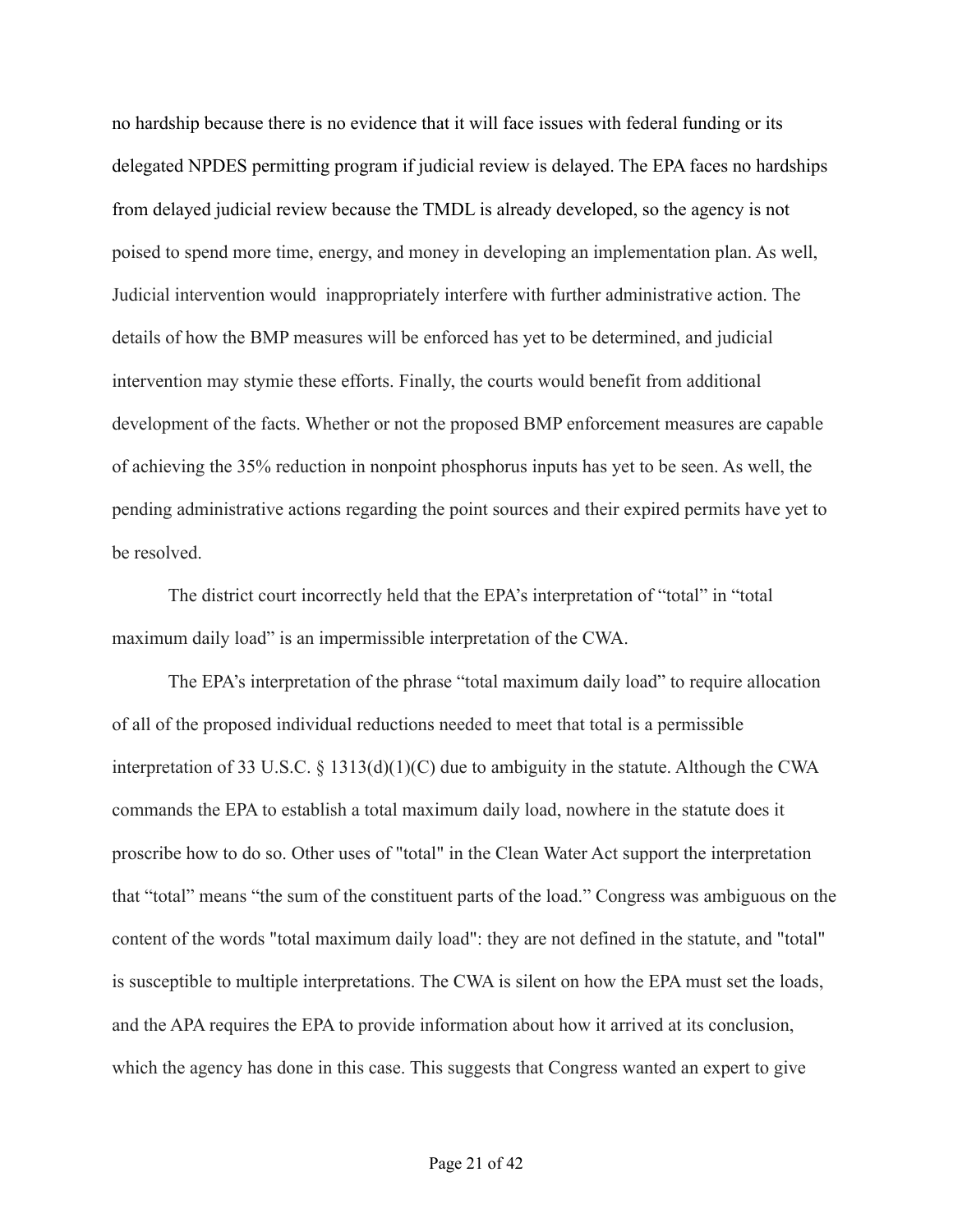meaning to the words it chose, and...the EPA's interpretation falls within the gap created by Congress. In considering the steps that precede and culminate in drafting a TMDL, the Clean Water Act unambiguously requires the author to take into account nonpoint sources. Congressional silence on how to promulgate a TMDL and the congressional command that a TMDL be established only for waters that cannot be cleaned by point-source limitations alone combine to authorize the EPA to express load and waste load allocations.

The district court incorrectly granted summary judgment in favor of Chesaplain Lake Watch on its challenge to the EPA's TMDL.

Chesaplain Lake Watch had two grounds for challenging the EPA's TMDL - (1) the EPA's TMDL is expressed as an annual maximum load as opposed to a daily maximum load, and (2) the EPA's adopted TMDL was insufficient to assure achievement of water quality standards. Congress has not directly addressed what "daily" in "total maximum daily load" entails specifically. Nothing in the construction of the CWA or Congress's later actions regarding the Act suggest that implementation of a TMDL must exclude the potential for an annual or seasonal load. The court must consider whether the EPA's use of annual loads with regard to a TMDL is a permissible construction of the CWA. Because the CWA is a technical and scientific statute that requires a certain level of sophistication and because the EPA has been congressionally chosen to administer the Act, there is a high level of agency deference allocated to the EPA in interpretation. Here, the EPA considered the specific type of pollutant discharge along with the designated uses associated with the waterbody in arriving at the conclusion that a TMDL in the form of a total maximum *annual* load would be most appropriate. Additionally, there is nothing in the CWA that specifies a time period for a TMDL to achieve a certain level of water quality standard. There is no reference to a particular time frame, just that a TMDL must set maximum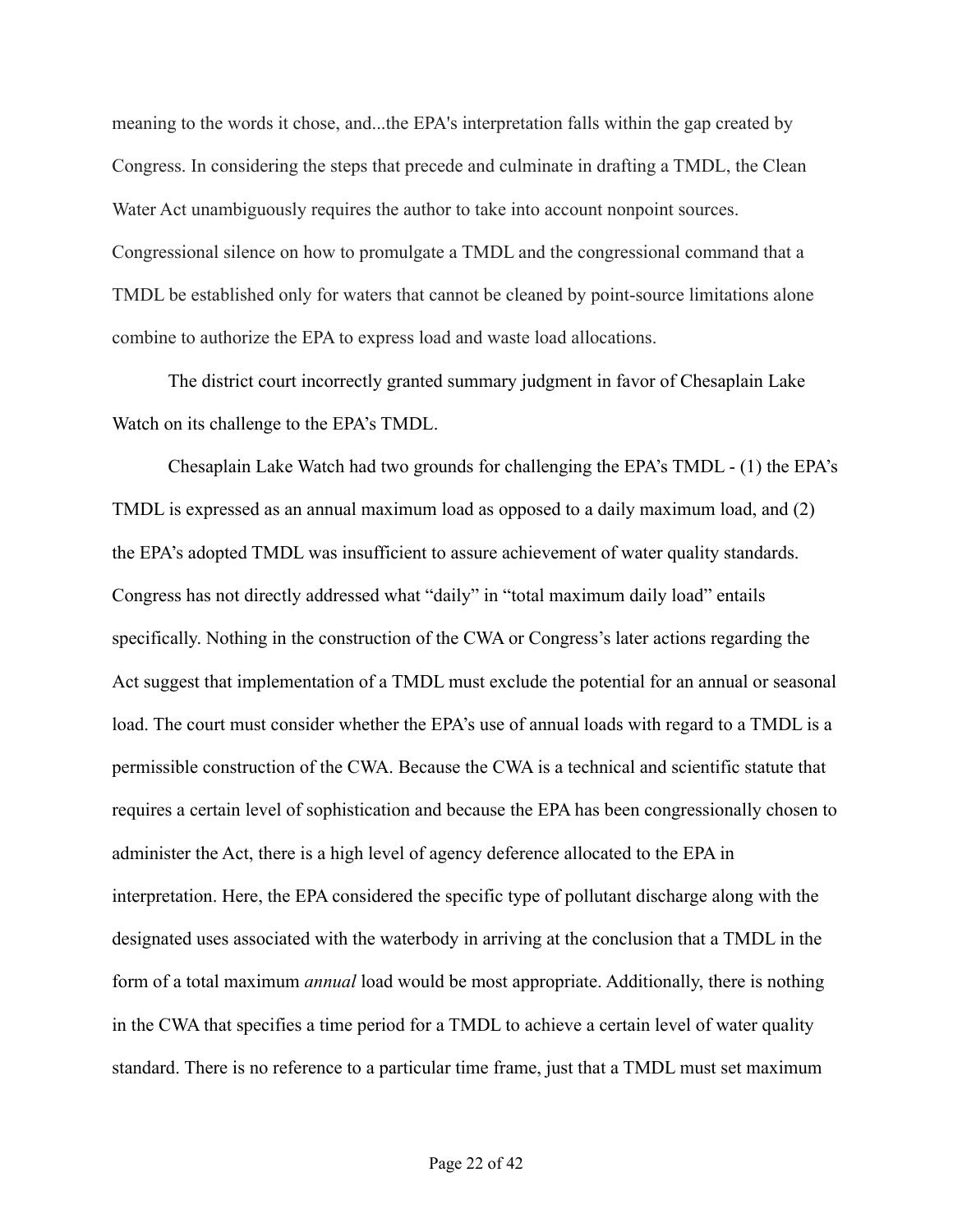loads at a level sufficient to achieve and continue meeting applicable water quality standards. Due to the lack of explicit statutory requirements and because the EPA is specifically charged with administration of the CWA, the court should defer to the EPA's interpretation.

The district court was correct in finding that the EPA's determination to permit credits for BMPs for nonpoint sources was not arbitrary and capricious nor an abuse of discretion. When a court reviews an agency's decision, the standard of review is whether the decision by the agency was arbitrary and capricious. *See Citizens to Preserve Overton Park, Inc. v. Volpe*, 401 U.S. 402, 416 (1971). A court is not to substitute its own judgement for that of the agency under review. *Motor Vehicle Mfrs. Ass'n v. State Farm Mut. Auto. Ins.*, 463 U.S. 29, 43 (1983). Because the agency's decision is reasonably discernible, EPA's decision was not arbitrary and capricious nor an abuse of discretion. *Bowman Transp., Inc. v. Ark.-Best Freight Sys., Inc.*, 419 U.S. 281, 286 (1974).

EPA now hopes to affirm a federal agency's ability to act in a manner that is not arbitrary and capricious to fulfill its duties as described under the Clean Water Act in a scientifically adequate manner. Because there are no genuine issues of material fact in regards to the ripeness of this action, the TMDL created by EPA, nor the allocation of credits based on nonpoint source BMPs, EPA prays that this Court grant the motion for summary judgment in its favor.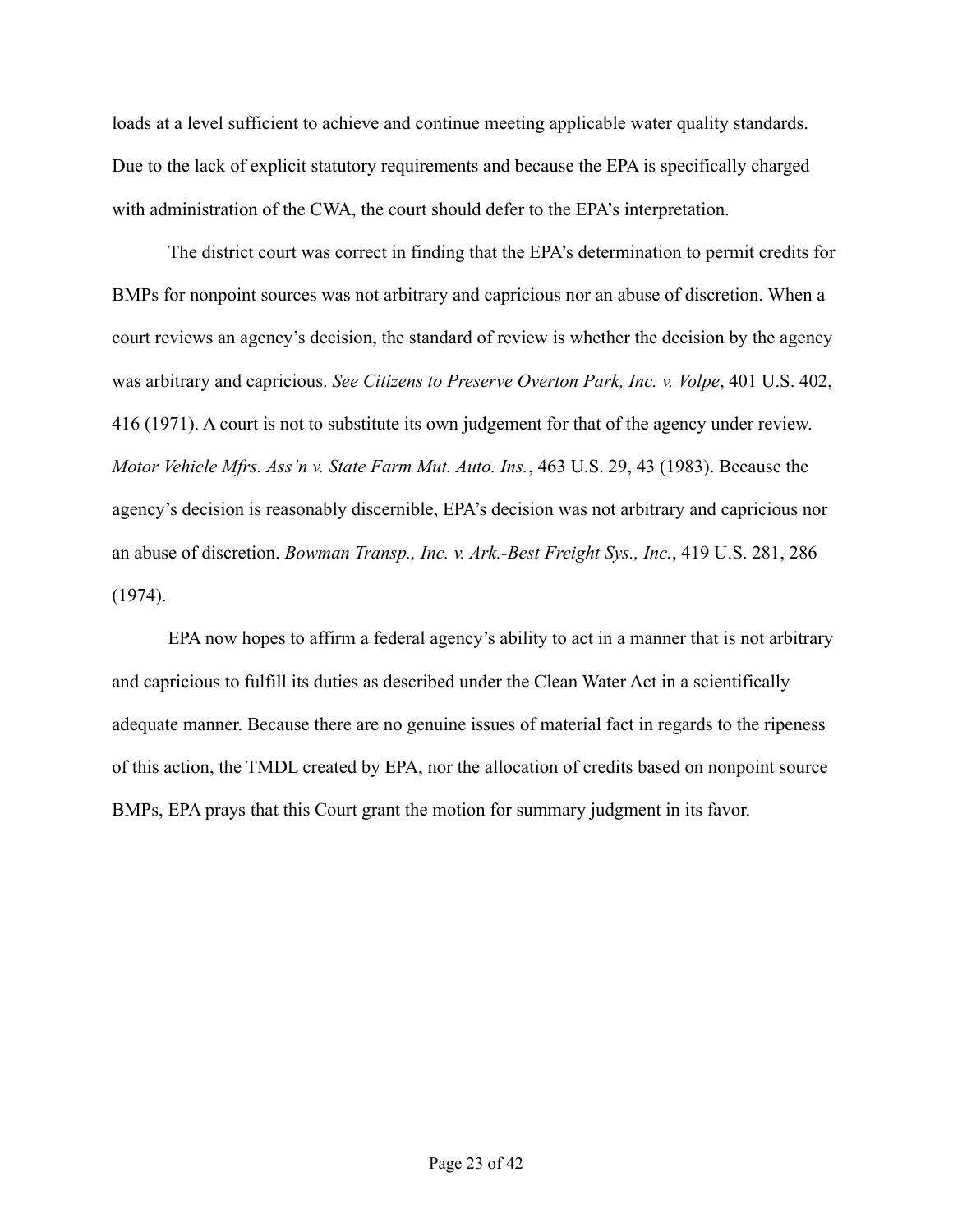#### **STANDARD OF REVIEW**

## *De Novo*

In this case, the district court granted a motion for summary judgment in favor of New Union and against EPA in No. 66-CV-2020, holding that EPA's rejection of New Union's TMDL and adoption of EPA's TMDL and the CWIP is ripe for judicial review but that this decision by EPA is contrary to law and does not meet the requirements for a valid TMDL. The district court also granted a motion for summary judgment in favor of EPA in No. 73-CV-2020, holding that EPA's adoption of a credit for anticipated BMP pollution reductions was not arbitrary and capricious nor an abuse of discretion. The scope of review by this Court for a district court's granting of a motion for summary judgment is *de novo*. *See Pluet v. Frasier*, 355 F.3d 381 (5th Cir. 2004) (*citing Texas Med. Ass'n v. Aetna Life Ins.*, 80 F.3d 153, 153 (5th Cir. 1996)). Under a *de novo* standard of review, this Court owes no regard to the district court's conclusions. *See Salve Regina College v. Russell*, 499 U.S. 225, 237 (1991).

#### *Standard for Summary Judgment*

Under Federal Rule of Civil Procedure Rule 56, summary judgment is appropriate when "[t]he movant shows that there is no genuine dispute as to any material fact and . . . is entitled to judgment as a matter of law." Fed. R. Civ. P. 56(a). The materiality of a fact is identified by substantive law and only disputes of the facts that determine the outcome of the litigation will prevent summary judgment. *Anderson v. Liberty Lobby, Inc.*, 477 U.S. 242, 248 (1986). When a motion for summary judgment is made, it is "'the burden of the moving party . . . to show . . . the absence of a genuine issue concerning any material fact.'" *Celotex Corp. v. Catrett*, 477 U.S. 317, 325 (1986) (quoting *Adickes v. S.H. Kress & Co.*, 398 U.S. 144, 159 (1970) and reaffirming the burden as initially lying on the moving party). Any inferences that are drawn from the facts are "'viewed in the light most favorable to the party opposing the motion.'" *Matsushita Elec. Indus. Co.*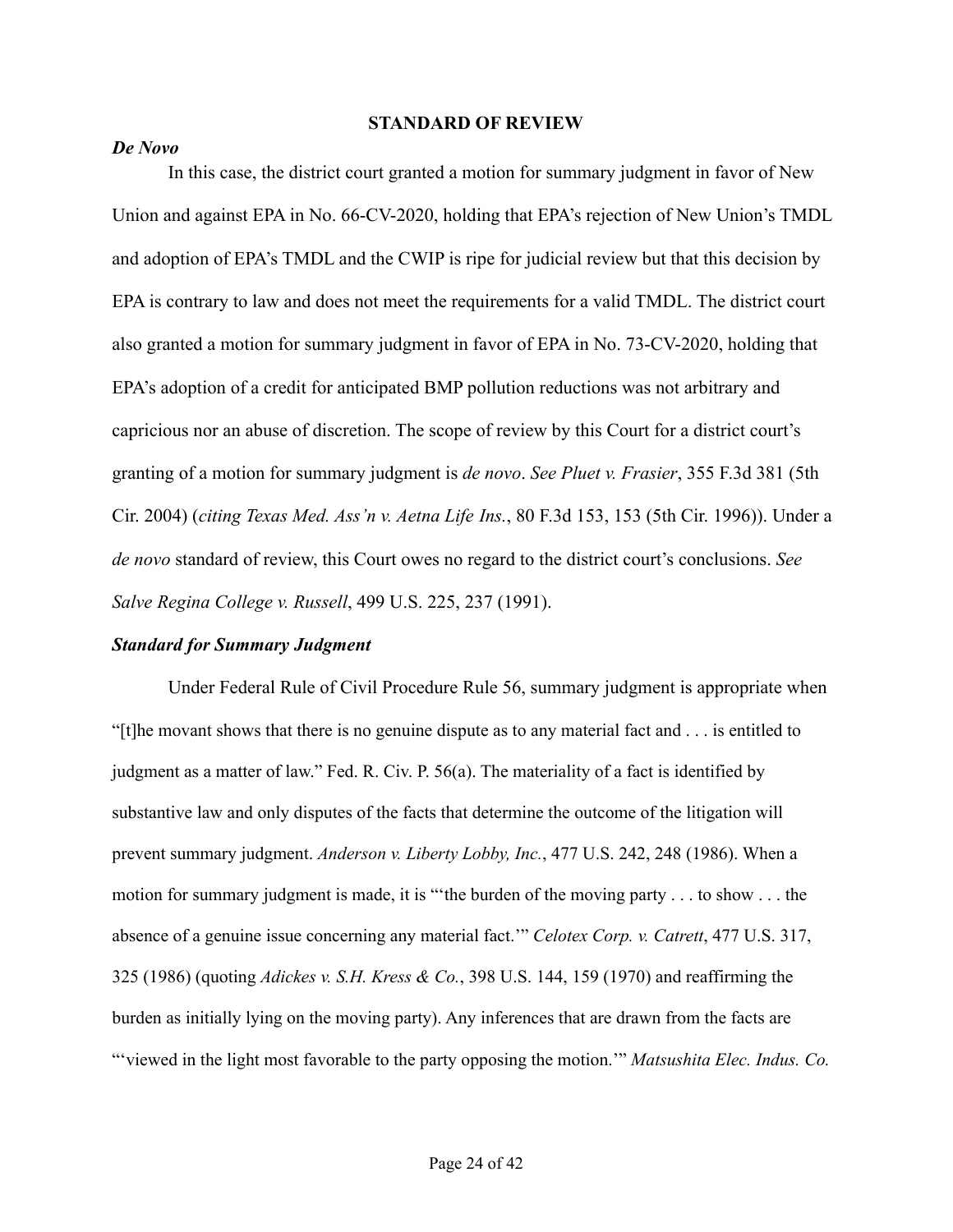*v. Zenith Radio Corp.*, 475 U.S. 574, 587 (1986) (quoting *United States v. Diebold, Inc.*, 369 U.S. 654, 655 (1962)).

## **ARGUMENT**

- **1. The EPA's determination to reject the New Union TMDL and adopt its own TMDL and implementation plan for the Lake Chesaplain Watershed is not ripe for judicial review because there will be no hardships to the plaintiffs from delayed judicial review and because judicial intervention would inappropriately interfere with further administrative action.**
	- a. *Legal Framework*

The "ripeness doctrine is drawn both from Article III limitations on judicial power and from prudential reasons for refusing to exercise jurisdiction." *Reno v. Catholic Social Services, Inc.*, 509 U.S. 43, 57 n.18 (1993). Unripe claims are subject to dismissal for lack of subject matter jurisdiction. *See Ass'n of Am. Med. Colleges v. United States*, 217 F.3d 770, 784 n.9 (9th Cir. 2000). In determining whether a case is ripe for review, a court must consider two main issues: "the fitness of the issues for judicial decision" and "the hardship to the parties of withholding court consideration." *Abbott Labs. v. Gardner*, 387 U.S. 136, 149 (1967). To address these issues in the context of a challenge to the lawfulness of administrative action, the Supreme Court has identified three factors to help guide the analysis: "(1) whether delayed review would cause hardship to the plaintiffs; (2) whether judicial intervention would inappropriately interfere with further administrative action; and (3) whether the courts would benefit from further factual development of the issues presented." *Ohio Forestry Ass'n, Inc. v. Sierra Club*, 523 U.S. 726, 733 (1998). Analyzing the issues at hand under this framework, the case is not ripe for judicial review.

## b. *Delayed review would not cause hardships to the plaintiffs.*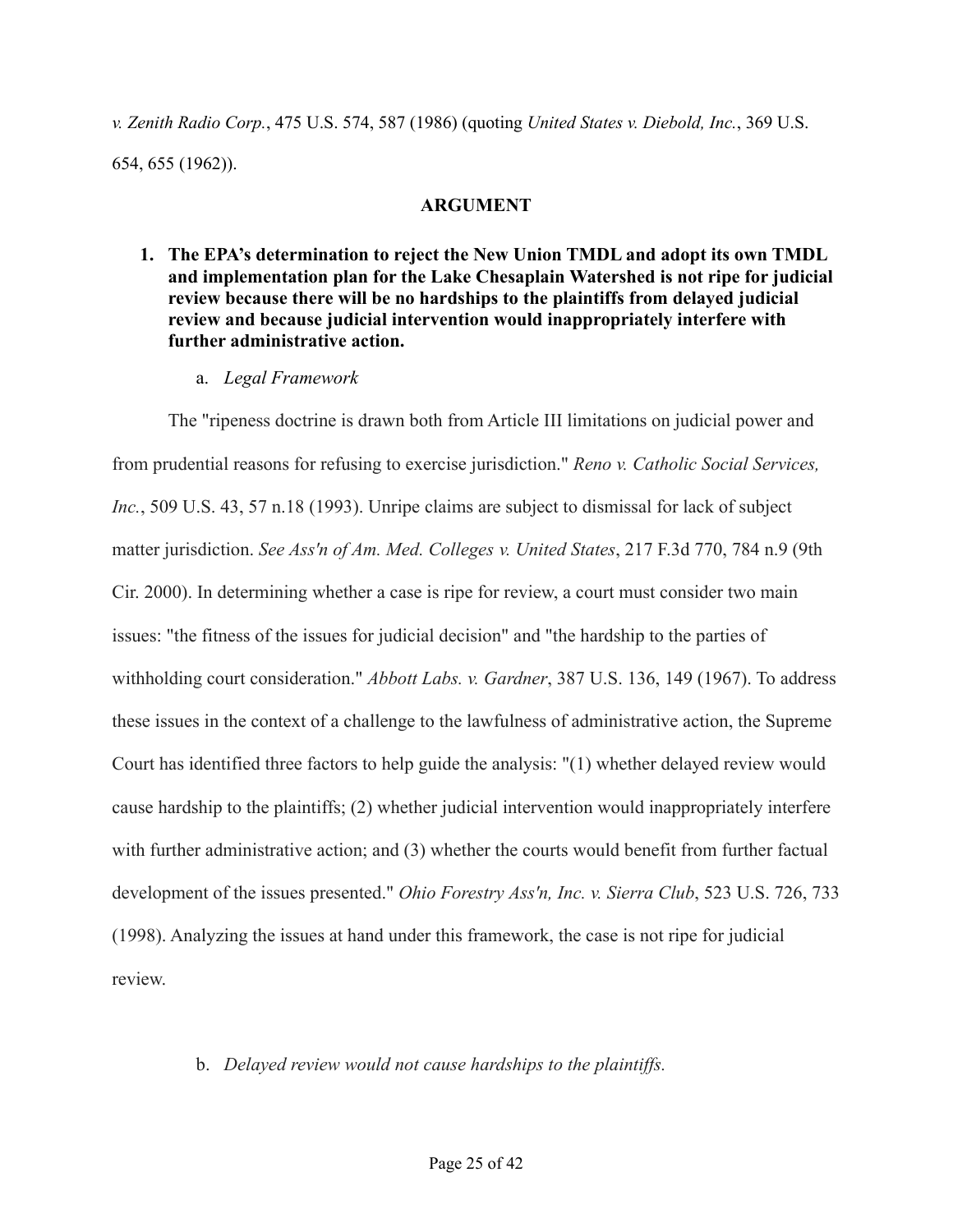Beginning with Chesaplain Lake Watch, not only are the plaintiffs not harmed by delayed review, they are in fact benefitted. As it currently stands, Lake Champlain continues to violate water quality standards and there is nothing preventing it from doing so. The only current government action aimed at fixing the water quality issues of the state is the TMDL, the implementation of which is being halted by this judicial review. CLW's goal is to improve the water quality of the lake to the benefit of its members. By delaying judicial review, the water quality of the lake will continue to be poor and potentially degrade even further. Implementation of the final TMDL by the EPA would begin the process of reducing phosphorus discharges into the lake and improving water quality.

As for New Union, the State is not harmed by being required to implement NPDES permits without delay. While this may be an inconvenience or burden to the point sources currently operating under their expired NPDES permits, that hardship is not shared by the State. New Union could potentially face issues with federal funding and eligibility to maintain its delegated NPDES permitting program, however, nothing in the record indicates that this will come to pass under the EPA's TMDL plan.

Regarding hardship to the EPA, here, unlike in *Am. Farm Bureau Fed'n v. United States EPA*, 792 F.3d 281., the TMDL implementation plan has already been developed. There would be no imposed "hardship on the EPA and the states not to hear this dispute now because they are poised to spend more time, energy, and money in developing an implementation plan." *Id*. at 293–294.

> c. *Judicial intervention would inappropriately interfere with further administrative action.*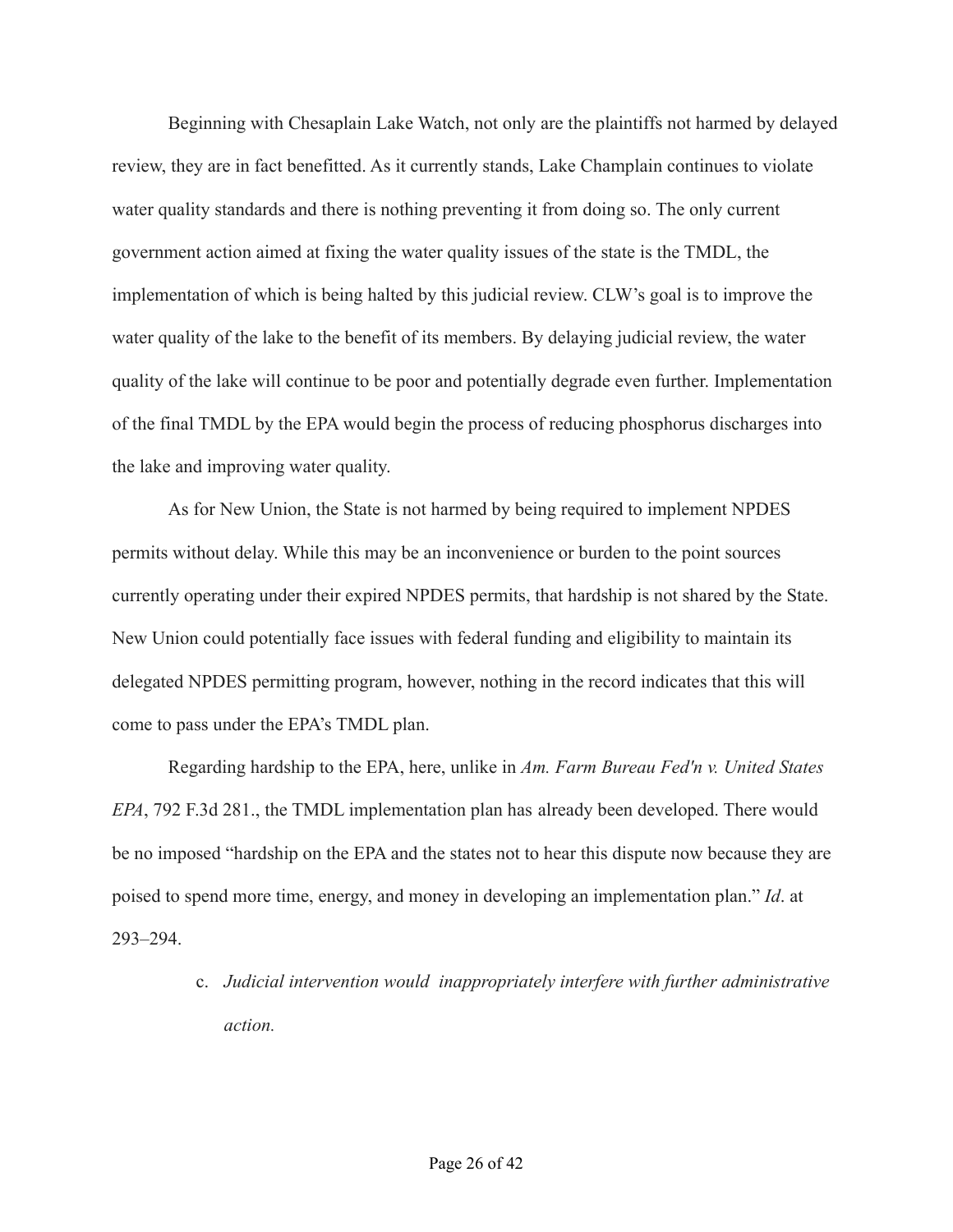Implementation of the TMDL is to be done through an equal phased reduction over the period of five years, a 7% reduction in the first year, a 14% reduction in the second year, a 21% reduction in the third year, a 28% reduction in the fourth year, and a 35% reduction by the fifth year. How the TMDL is to be implemented has been decided. The details of how the BMP measures will be enforced has yet to be determined. "It is thus possible that the compliance dates or compliance points will be altered or abolished altogether." *City of Arcadia v. United States EPA*, 265 F. Supp. 2d 1142, 1158–59 (N.D. Cal. 2003) (holding that a similar TMDL plan was not ripe for judicial review). Judicial intervention at this point would interfere with the administrative action to develop and implement the BMP measures.

## d. *The courts would benefit from further factual development.*

As described above, the details of BMP enforcement measures have yet to be determined. CLW argues that proposed BMP measures that may be implemented are insufficient to achieve 35% reduction in nonpoint phosphorus inputs. However, CLW has yet to provide any factual or scientific evidence to support these claims. As none of the proposed BMP measures have been authorized to be implemented, the factual record is unclear if there is any merit to these claims.

As well, the permits for both point sources have expired. Neither plant is currently subject to any limit on phosphorus discharge. DOFEC has proposed to modify each permit to reflect the 35% annual phosphorus loading reduction phased in over five years after permit issuance, but both facilities have sought administrative hearings on this proposed requirement based on the cost of compliance. The results of these administrative hearings are currently unknown.

For these reasons, the courts would benefit from further factual developments.

# **2. The EPA's determination to reject the New Union Chesaplain Watershed phosphorous TMDL on the grounds that the TMDL failed to include wasteload**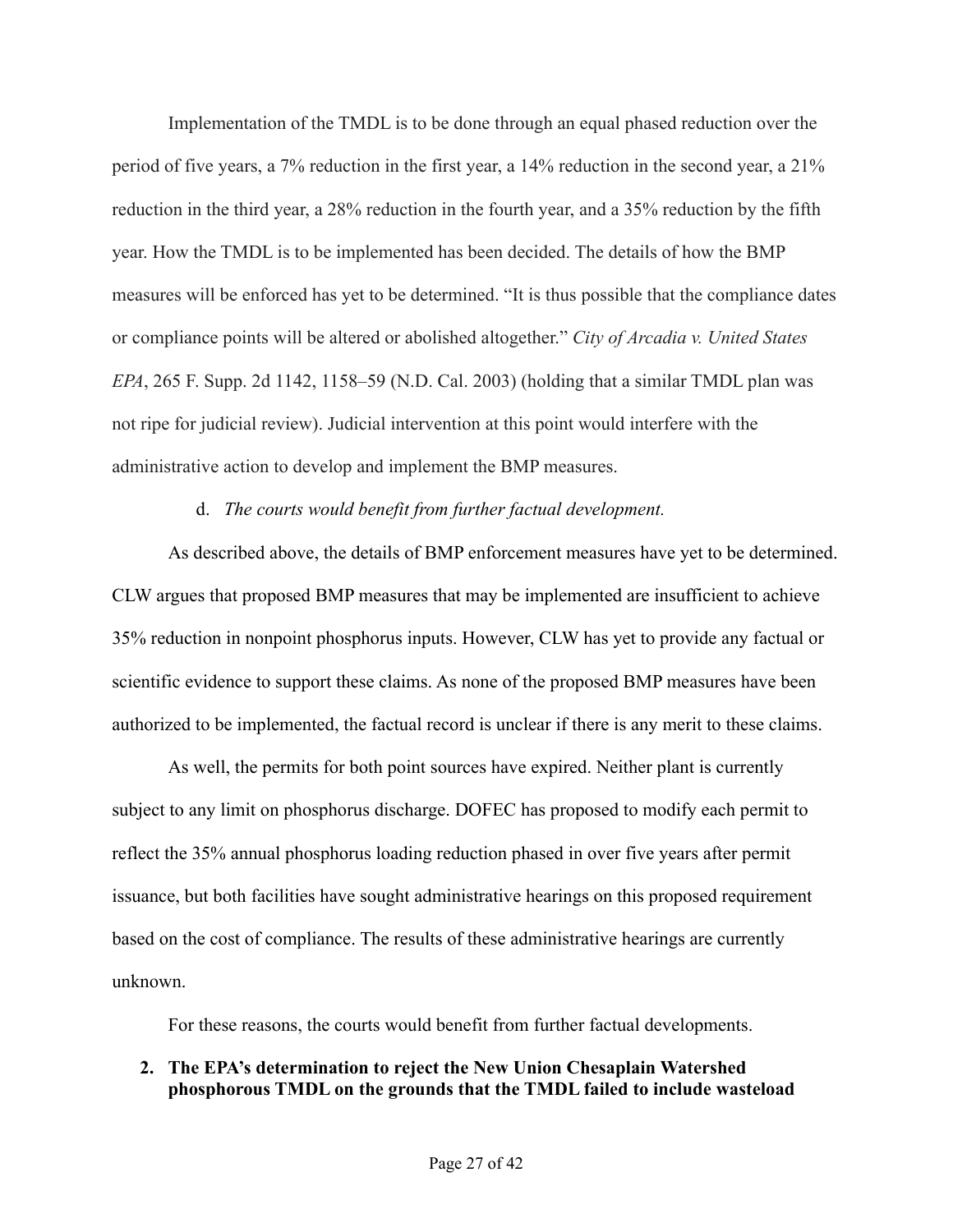## **allocations and load allocations was not contrary to law, and is a permissible interpretation of the term "total maximum daily load" in CWA §303(d).**

## a. *Legal Framework*

As the district court has stated, this issue is governed under the analysis explained by the Supreme Court in *Chevron, U.S.A., Inc. v. NRDC, Inc.*, 467 U.S. 837 (1984). First, the court must inquire "whether Congress has directly spoken to the precise question at issue. If the intent of Congress is clear, that is the end of the matter; for the court, as well as the agency, must give effect to the unambiguously expressed intent of Congress." *Id*. at 842-43. In framing "the precise question at issue," we ask "whether the statute unambiguously forbids the Agency's interpretation." *Barnhart v. Walton*, 535 U.S. 212, 217–18 (2002); *Am. Farm Bureau Fed'n v. United States EPA*, 792 F.3d 281, 294 (3d Cir. 2015). If the congressional intent is ambiguous, the court then proceeds to step two. There, the agency's interpretations "are given controlling weight unless they are arbitrary, capricious, or manifestly contrary to the statute." *Chevron*, 467 U.S. at 844. "Underlying Chevron's framework is the courts' understanding that Congress sometimes uses ambiguous language to delegate a scope of authority (or a gap to fill) to an administrative agency charged with administering the ambiguous statute." *Am. Farm Bureau Fed'n*, 792 F.3d at 294. "The [Supreme] Court over the last decade, beginning in *United States v. Mead Corp.*, [533 U.S. 218 (2001)], has explicitly re-grounded *Chevron* in congressional intent," specifically, "intent to delegate." Abbe R. Gluck, *What 30 Years of* Chevron *Teach Us About the Rest of Statutory Interpretation*, 83 Fordham L. Rev. 607, 610 & n.7 (2014) (footnotes omitted); *Mead*, 533 U.S. at 226–27 ("[A]dministrative implementation of a particular statutory provision qualifies for *Chevron* deference when it appears that Congress delegated authority to the agency generally to make rules carrying the force of law, and that the agency interpretation claiming deference was promulgated in the exercise of that authority."). The Supreme Court reaffirmed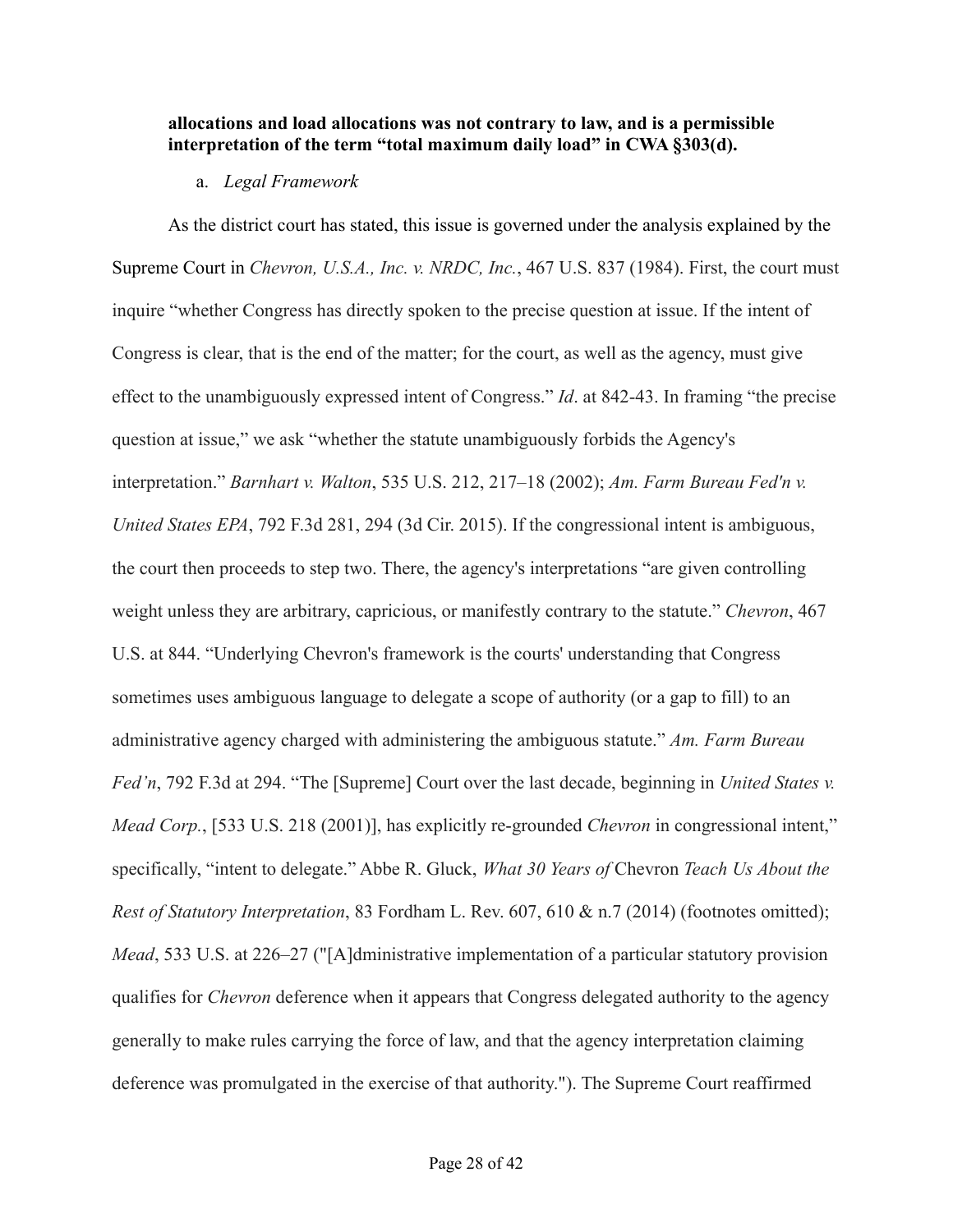and made more explicit that Chevron deference recognizes Congress's intent to delegate gap-filling power to agencies. *National Cable & Telecomms. Ass'n v. Brand X Internet Services*, 545 U.S. 967, 980 (2005) ("Chevron . . . held that ambiguities in statutes within an agency's jurisdiction to administer are delegations of authority to the agency to fill the statutory gap in reasonable fashion."); *see also* Peter L. Strauss, *"Deference" Is Too Confusing—Let's Call Them "Chevron Space" and "Skidmore Weight,"* 112 Colum. L. Rev. 1143, 1145 (2012) ("'Chevron space' denotes the area within which an administrative agency has been statutorily empowered to act in a manner that creates legal obligations or constraints—that is, its delegated or allocated authority.").

Whether an interpretation falls within the scope of authority that Congress has delegated is for the courts to decide at *Chevron* Step One because "[t]he fact that Congress has left a gap for the agency to fill means that courts should defer to the agency's reasonable gap-filling decisions, not that courts should cease to mark the bounds of delegated agency choice." *Negusie v. Holder*, 555 U.S. 511, 531 (2009) (Stevens, J., concurring in part and dissenting in part); *see also Util. Air Regulatory Grp. v. EPA*, 573 U.S. 302, 314 (2014) ("Even under Chevron's deferential framework, agencies must operate within the bounds of reasonable interpretation." (internal quotation marks omitted)), *MCI Telecomms. Corp. v. Am. Tel. & Tel. Co.*, 512 U.S. 218, 229 (1994) ("[A]n agency's interpretation of a statute is not entitled to deference when it goes beyond the meaning that the statute can bear.").

When an agency fills the gap left by ambiguous congressional intent, the courts then proceed to *Chevron* step two. There, the court does not ask whether it is the best possible interpretation of Congress's ambiguous language, instead, it extends considerable deference to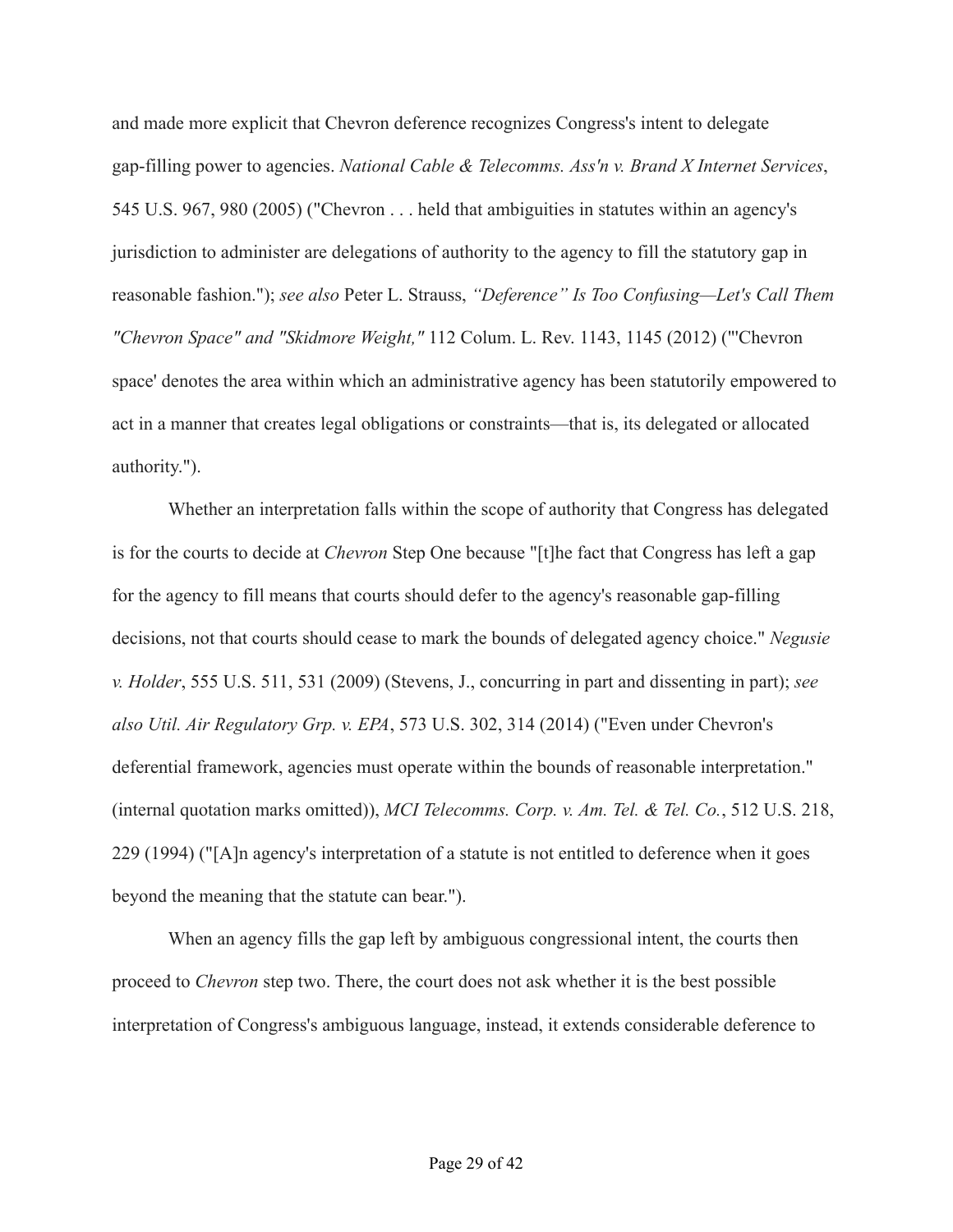the agency and inquires only whether it made "a reasonable policy choice" in reaching its interpretation. *Brand X Internet Servs.*, 545 U.S. at 986.

## b. *Chevron Step One*

The EPA's interpretation of the phrase "total maximum daily load" to require allocation of all of the proposed individual reductions needed to meet that total is a permissible interpretation of 33 U.S.C. § 1313(d)(1)(C) due to ambiguity in the statute.

i. Case Law on TMDLs

In response to challenges from both environmental and industry groups, courts have recognized the EPA's authority to fill the Clean Water Act's considerable gaps on how to promulgate a "total maximum daily load." *Am. Farm Bureau Fed'n v. United States EPA*, 792 F.3d 281, 296 (3d. Cir. 2015); *Pronsolino v. Nastri*, 291 F.3d 1123, 1131 (9th Cir. 2002) ("[T]he EPA has the delegated authority to enact regulations carrying the force of law regarding the identification of § 303(d)(1) waters and TMDLs."); *Muszynski*, 268 F.3d at 98–99 ("We are not prepared to say Congress intended that such far-ranging agency expertise be narrowly confined in application to regulation of pollutant loads on a strictly daily basis. . . . Accordingly, we agree with [the] EPA that a 'total maximum daily load' may be expressed by another measure of mass per time."); *Anacostia Riverkeeper, Inc. v. Jackson*, 798 F. Supp. 2d 210, 245 (D.D.C. 2011) ("[T]he [Clean Water Act]'s references to water quality standards require only that a TMDL set load levels 'necessary to attain and maintain applicable water quality standards,' 33 U.S.C. §  $1313(d)(1)(C)$ , and do . . . not otherwise refer to any particular timeframe. . . . In light of the CWA's silence on whether applicable criteria must be achieved at all times or may be periodically violated, the Court looks to whether [the] EPA has reasonably resolved the issue.").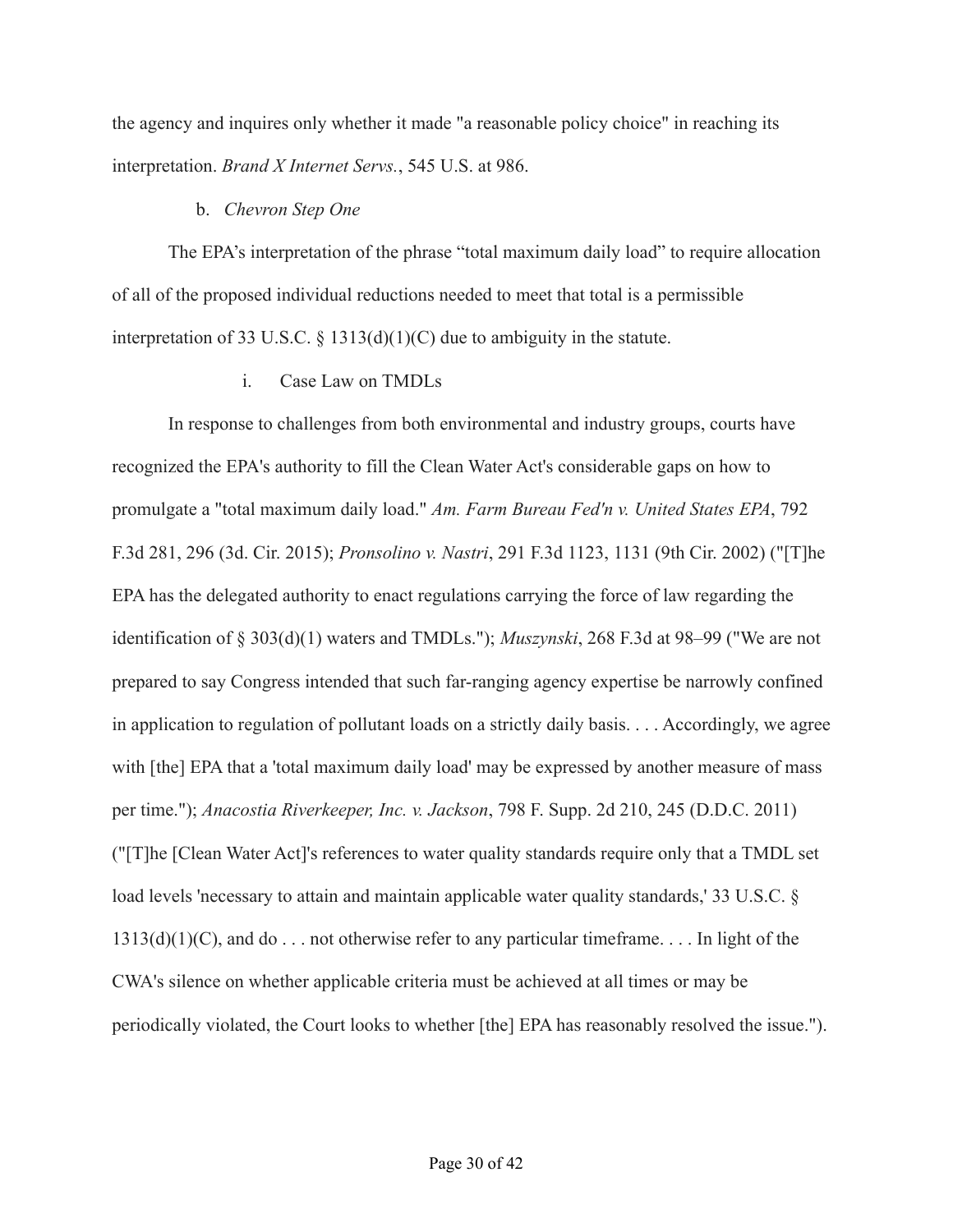Outside of this, many circuit and district courts have defined TMDLs to accord with the EPA's regulations, "implying they did not present a problem". *Am. Farm Bureau Fed'n*, 792 F.3d at 295–96; *E.g.*, *Upper Blackstone Water Pollution Abatement Dist. v. EPA*, 690 F.3d 9, 14 n.8 (1st Cir. 2012); *Thomas v. Jackson*, 581 F.3d 658, 662 (8th Cir. 2009); *Friends of the Earth*, 333 F.3d at 186 n.5; *Sierra Club*, 296 F.3d at 1025; *Hayes v. Whitman*, 264 F.3d 1017, 1021 n.2 (10th Cir. 2001); *Dioxin/Organochlorine Ctr. v. Clarke*, 57 F.3d 1517, 1520 (9th Cir. 1995).

The Supreme Court has held that *Chevron* deference is appropriate where an agency is charged with administering a complex statutory scheme requiring technical or scientific sophistication. *Brand X*, 545 U.S. at 1002–03; *Nat'l Cable & Telecomms. Ass'n v. Gulf Power Co.*, 534 U.S. 327, 339 (2002) ("As it was in Chevron, the subject matter here is technical, complex, and dynamic. . . ."). There is no doubt that the Clean Water Act falls into this category of legislation. *See, e.g.*, *United States v. Riverside Bayview Homes, Inc.*, 474 U.S. 121, 132–33 (1985) ("[The Act] constituted a comprehensive legislative attempt to restore and maintain the chemical, physical, and biological integrity of the Nation's waters. This objective incorporated a broad, systemic view of the goal of maintaining and improving water quality." (internal quotation marks and citation omitted)). Moreover, Congress's delegations to the EPA under the Clean Water Act are not limited to occasional ambiguous words. *Am. Farm Bureau Fed'n*, 792 F.3d at 297. Instead, Congress granted broad regulatory authority to the EPA, charging that, "[e]xcept as otherwise expressly provided in this chapter, the Administrator of the [EPA] . . . shall administer this chapter." 33 U.S.C. § 1251(d).

## ii. Statutory Text

While it is possible to interpret "total" in "total maximum daily load" to exclude specifications of proposed components of the total, as the district court has done, "other readings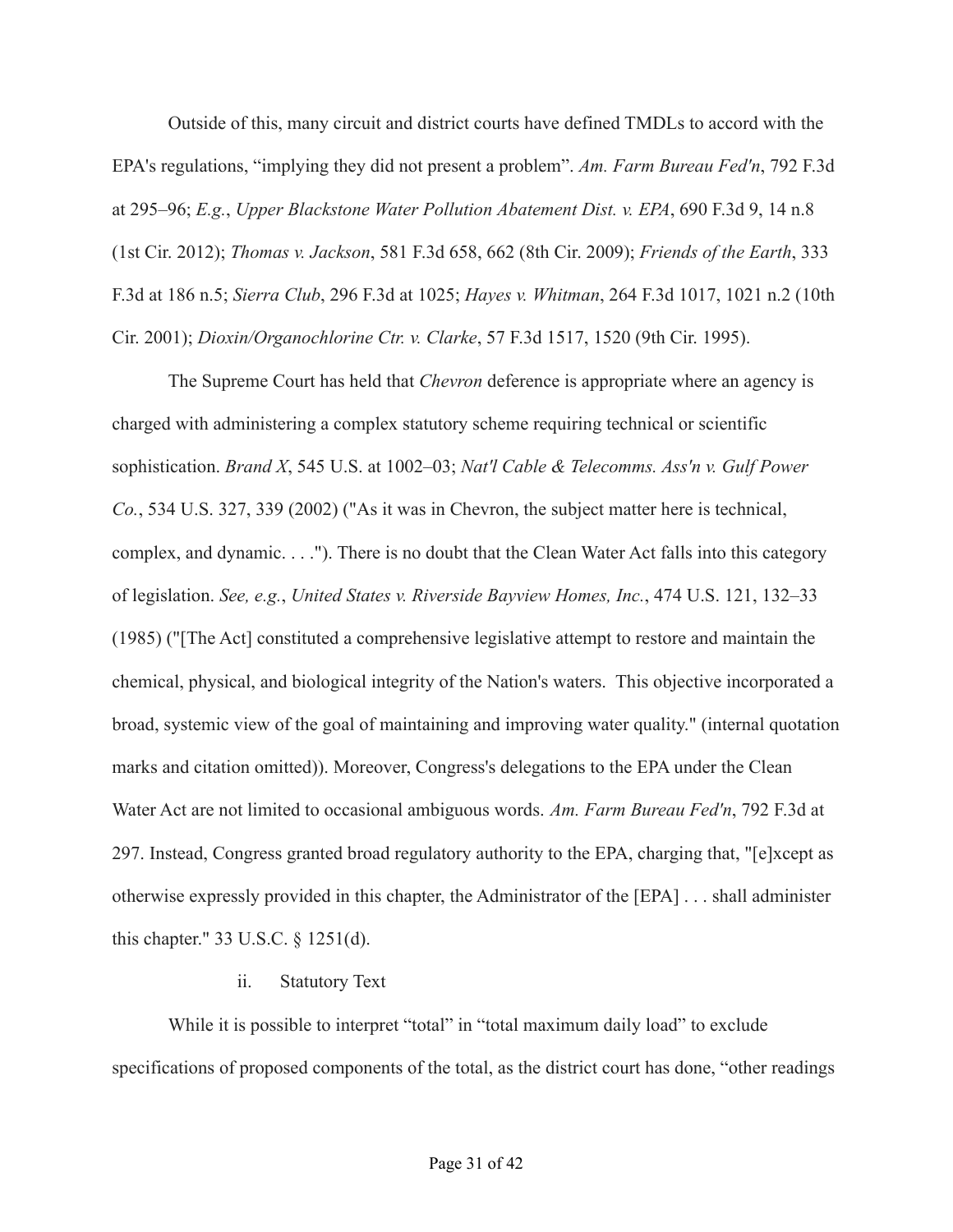are possible." *Am. Farm Bureau Fed'n*, 792 F.3d at 297. The district court's interpretation of "total maximum daily load" makes the word "total" redundant. "'Maximum daily load[s] . . . . established at a level necessary to implement the applicable water standard' would mean the same thing that…'total maximum daily load' means: a number set at a level needed to alleviate water pollution." *Id.* at 297. A more realistic interpretation of the word "total" is that it means "the sum of the constituent parts of the load." *Id*.

Other uses of "total" in the Clean Water Act support this interpretation. For instance, the agency must consider "the *total* cost of operation and maintenance of such works by each user class (taking into account total waste water loading of such works, the constituent elements of the wastes, and other appropriate factors)." 33 U.S.C. § 1284(b)(1) (emphasis added). This indicates "that Congress does use the word to mean something more than a single number". *Am. Farm Bureau Fed'n*, 792 F.3d at 297. *See also* 33 U.S.C. § 1284(b)(4) (requiring "applicant to establish a procedure under which the residential user will be notified as to that portion of his *total* payment which will be *allocated* to the cost of the waste treatment services." (emphases added)).

Additionally, although Congress explicitly required the EPA to establish "total maximum daily loads," it nowhere prescribed how the EPA is to do so: "[Total maximum daily load] shall be established at a level necessary to implement the applicable water quality standards with seasonal variations and a margin of safety which takes into account any lack of knowledge concerning the relationship between effluent limitations and water quality." 33 USCS § 1313.

Congress was ambiguous on the content of the words "total maximum daily load": they are not defined in the statute, and "total" is susceptible to multiple interpretations. The CWA is silent on how the EPA must set the loads, and the APA requires the EPA to provide information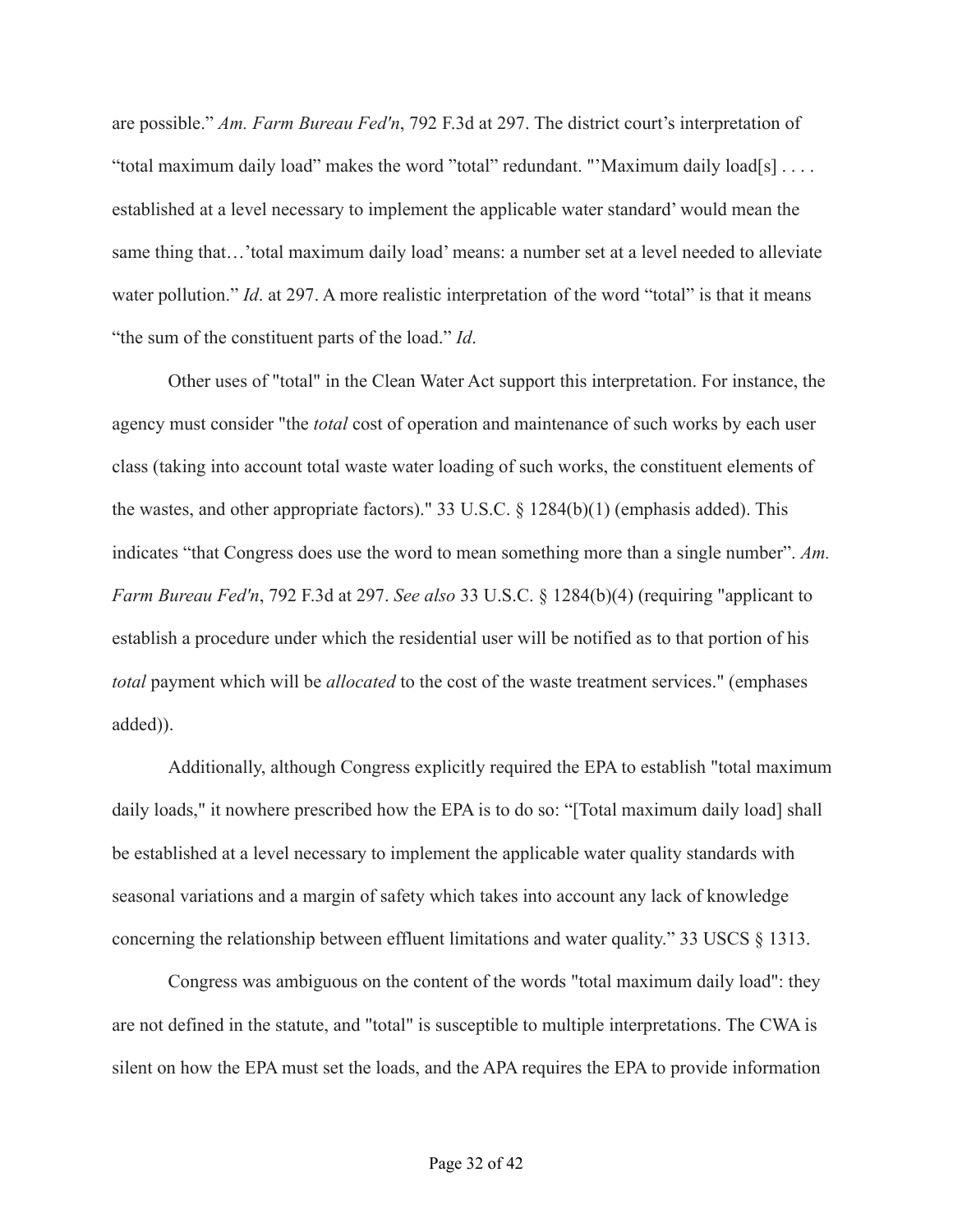about how it arrived at its conclusion, which the agency has done in this case. "These factors suggest that Congress wanted an expert to give meaning to the words it chose, and...the EPA's interpretation falls within the gap created by Congress." *Am. Farm Bureau Fed'n*, 792 F.3d at 298.

#### iii. Statutory Structure and Purpose of the CWA

The CWA assigns the primary responsibility for regulating point sources to the EPA and nonpoint sources to the states. The EPA sets limits on pollution that may come from point sources via a permitting process known as the National Pollutant Discharge Elimination System. 33 U.S.C. § 1342. Nonetheless, "in drafting a TMDL the Clean Water Act unambiguously requires the author to take into account nonpoint sources". *Am. Farm Bureau Fed'n*, 792 F.3d at 299. This conclusion follows when considering the steps that precede and culminate in a TMDL.

1. Each state must designate a use for each body of water within its borders and set a target water quality based on that use. 33 U.S.C.  $\S$  1313 (c)(1), (2). The state must then enact "water quality standards'' pursuant to state law. *Id*. at (a), (b).

2. In order to meet water quality standards, the EPA (or the states to which the EPA has delegated this responsibility) sets "effluent limitations," which are pollution limits on point sources. *Id*. *See also* 33 U.S.C. §§ 1311(b)(1)(A), 1362(11).

3. States must submit to the EPA a list of the waters within their boundaries for which effluent limitations (a.k.a. point-source pollution limits) are, by themselves, inadequate to attain the applicable water quality standard—i.e., those waters for which both point source and nonpoint source limitations will be necessary. 33 U.S.C. § 1313(d).

4. It is only for these waters, for which point source effluent limitations alone are insufficient, that a state must establish a TMDL.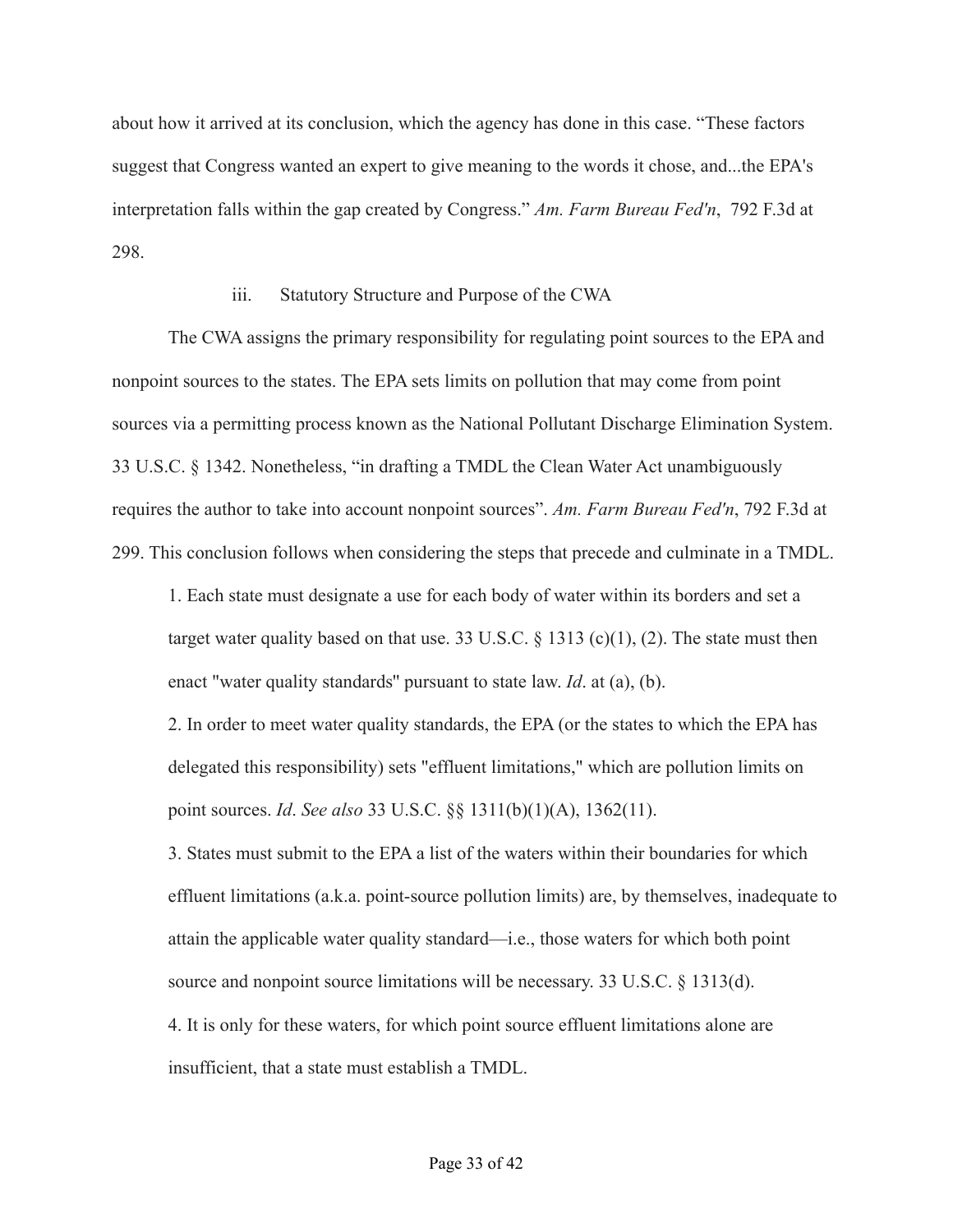5. TMDLs set the maximum amount of pollution a water body can absorb before violating applicable water quality standards. In the statutory context noted above, "it is impossible to meet those standards by point-source reductions alone. Therefore, the Clean Water Act requires the drafter of a TMDL to consider nonpoint-source pollution." *Am. Farm Bureau Fed'n*, 792 F.3d at 299.

"As should be apparent, TMDLs are central to the Clean Water Act's water-quality scheme because . . . they tie together point-source and nonpoint-source pollution issues in a manner that addresses the whole health of the water." *Meiburg*, 296 F.3d at 1025 (internal quotation marks omitted). "Specifically allocating the pollution load between point sources (primarily the EPA's responsibility) and nonpoint sources (the states' dominion) is a commonsense first step to achieve the target water quality". *Am. Farm Bureau Fed'n*, 792 F.3d at 299–300. *See* Michael M. Wenig, *How "Total," Are "Total Maximum Daily Loads"?* 12 TUL. ENVTL. L.J. 87, 150 (1998) ("Ideally, all ecosystem harms should be subject to numerical loading and allocation calculations to maximize TMDLs' value of providing the 'technical backbone' or 'blueprint' for a watershed approach.").

Because TMDLs only relate to bodies of water for which point source limitations are insufficient, they must take into account pollution from both point and nonpoint sources. "Congressional silence on how to promulgate a TMDL and the congressional command that a TMDL be established only for waters that cannot be cleaned by point-source limitations alone (necessarily implying that, whatever form the TMDL takes, it must incorporate nonpoint source limitations) combine to authorize the EPA to express load and waste load allocations." *Am. Farm Bureau Fed'n* 792 F.3d at 300.

c. *Chevron* Step Two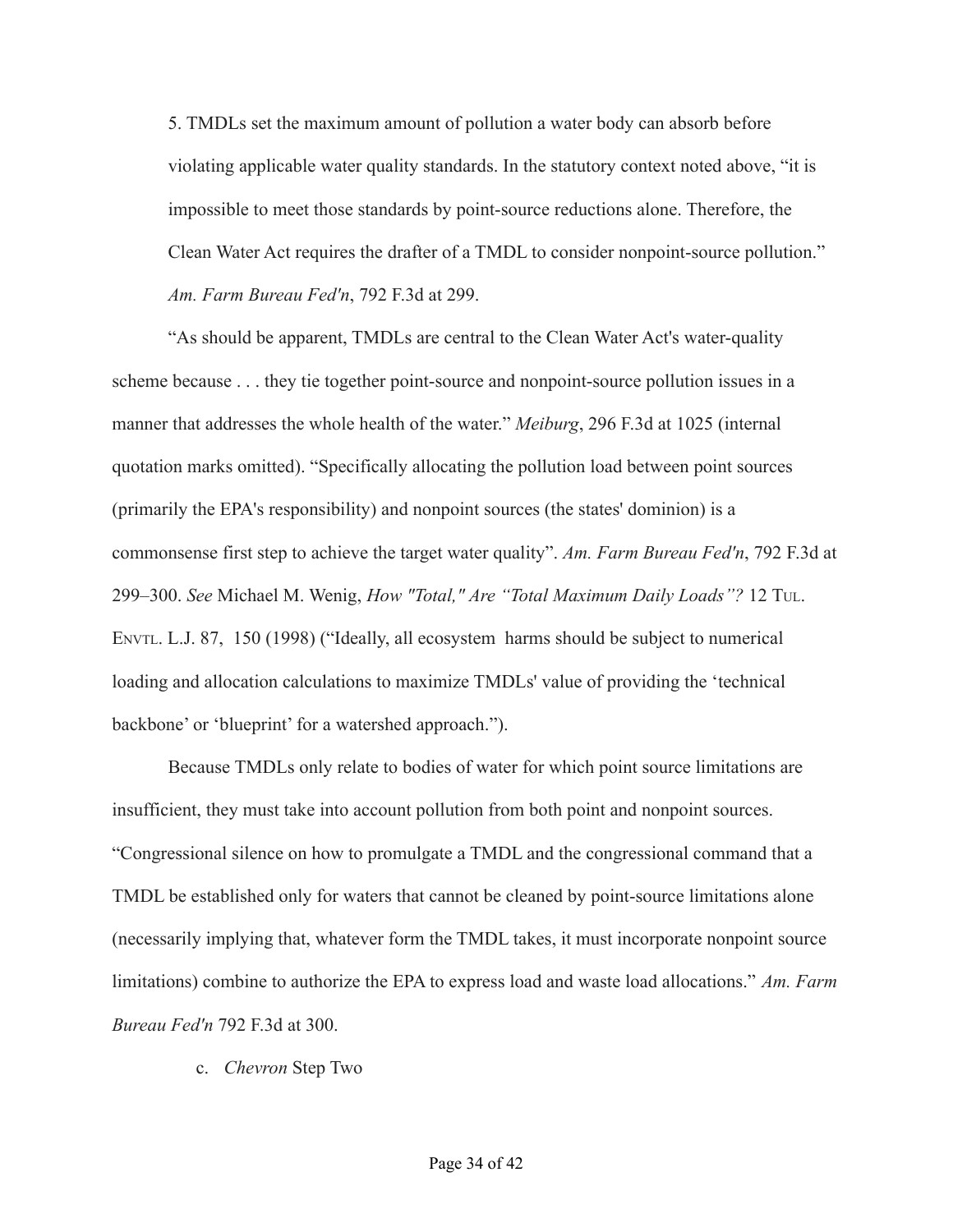The EPA made "'a reasonable policy choice'" in its interpretation of the CWA. *Brand X Internet Servs.*, 545 U.S. at 997 (quoting *Chevron, U.S.A., Inc. v. NRDC, Inc.*, 467 U.S. 837, 845 (1984)). While the district court did not address if the EPA's decision to include WLAs and LAs in the TMDL was valid under *Chevron* step two, the EPA requests the Appellate Court to find that it is.

As the Supreme Court has admonished in the water-pollution context, "[w]e cannot, in these circumstances, conclude that Congress has given authority inadequate to achieve with reasonable effectiveness the purposes for which it has acted." *E.I. Du Pont De Nemours v. Train*, 430 U.S. 112, 132 (1977) (quoting *Permian Basin Area Rate Cases*, 390 U.S. 747, 777 (1968)). Establishing a comprehensive TMDL—complete with allocations among different kinds of sources—is reasonable and reflects a legitimate policy choice by the agency in administering a less-than-clear statute. Therefore, the EPA asks the appellate court to find that its interpretation of the word "total" in "total daily load" is a reasonable policy choice under the CWA and the APA.

**3. The EPA's construction of the phrase "total maximum daily load" to mean annual load and a phased approach is valid because the EPA has agency deference in ambiguous terms such as daily and because there is no time requirement for the achievement of water quality standards.**

The EPA's TMDL is not contrary to the legal requirements of the CWA because a TMDL can be stated in terms of an annualized load. Additionally, there is nothing stated in the CWA that requires TMDLs ensure the achievement of water quality standards on the date of adoption.

The applicable analysis for a court tasked with reviewing an agency's construction of a statute the agency administers can be found in *Chevron*. In this case, the first question the court must answer is whether Congress has directly addressed the EPA's use of a time frame other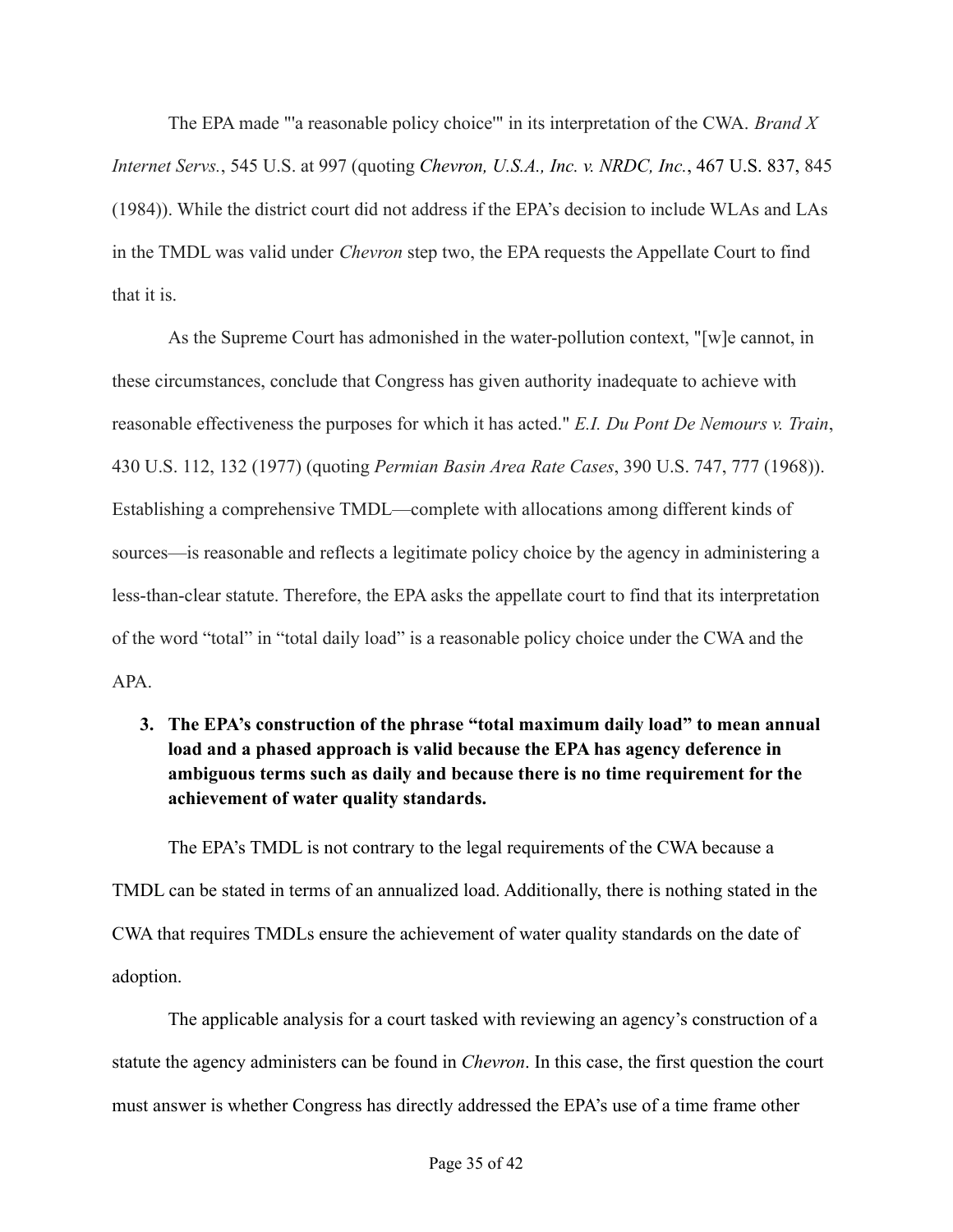than daily in the implementation of TMDLs for the CWA. *Chevron, U.S.A., Inc.*, 467 U.S. at 842. If Congress has previously directly addressed the question at hand, there is no further analysis necessary. *Id*. at 843. If the court finds that Congress has not directly addressed whether the EPA's implementation of TMDLs should be in a daily time frame only, the question for the court becomes whether the EPA's answer in implementing the TMDLs in alternative time frames is "based on permissible construction" of the CWA. *Id*. In *Chevron*, it was expressed that considerable weight should go toward the agency in constructing the statute the agency was charged with administering. *Id*. at 844. In fact, the court found that an agency's statutory construction should not be disturbed "unless it appears from the statute or its legislative history that the accommodation is not one that congress would have sanctioned." *Id*. at 845.

The first question of *Chevron* has not been established in the present case. Congress has not directly addressed whether the EPA can implement a TMDL under the CWA with a time frame other than daily. The CWA does not define the "daily" in TMDL in Section 1313(d), which outlines the requirements for a TMDL. 33 U.S.C. §1313(d). Additionally, the CWA does not define "daily". 33 U.S.C. §1363. Congress has made no official comment to the CWA that directly addresses what it meant by its use of "total maximum daily load." Because Congress has not directly addressed the language in the statute, the analysis moves into step two of *Chevron*. The question becomes whether the EPA's annual TMDL is based on a permissible construction of the CWA. Several different appellate courts have previously analyzed such a question.

The D.C. Circuit Court of Appeals in *Friends of the Earth v. EPA* was deciding whether the word "daily" in the CWA's use of "total maximum daily load" could be stretched to include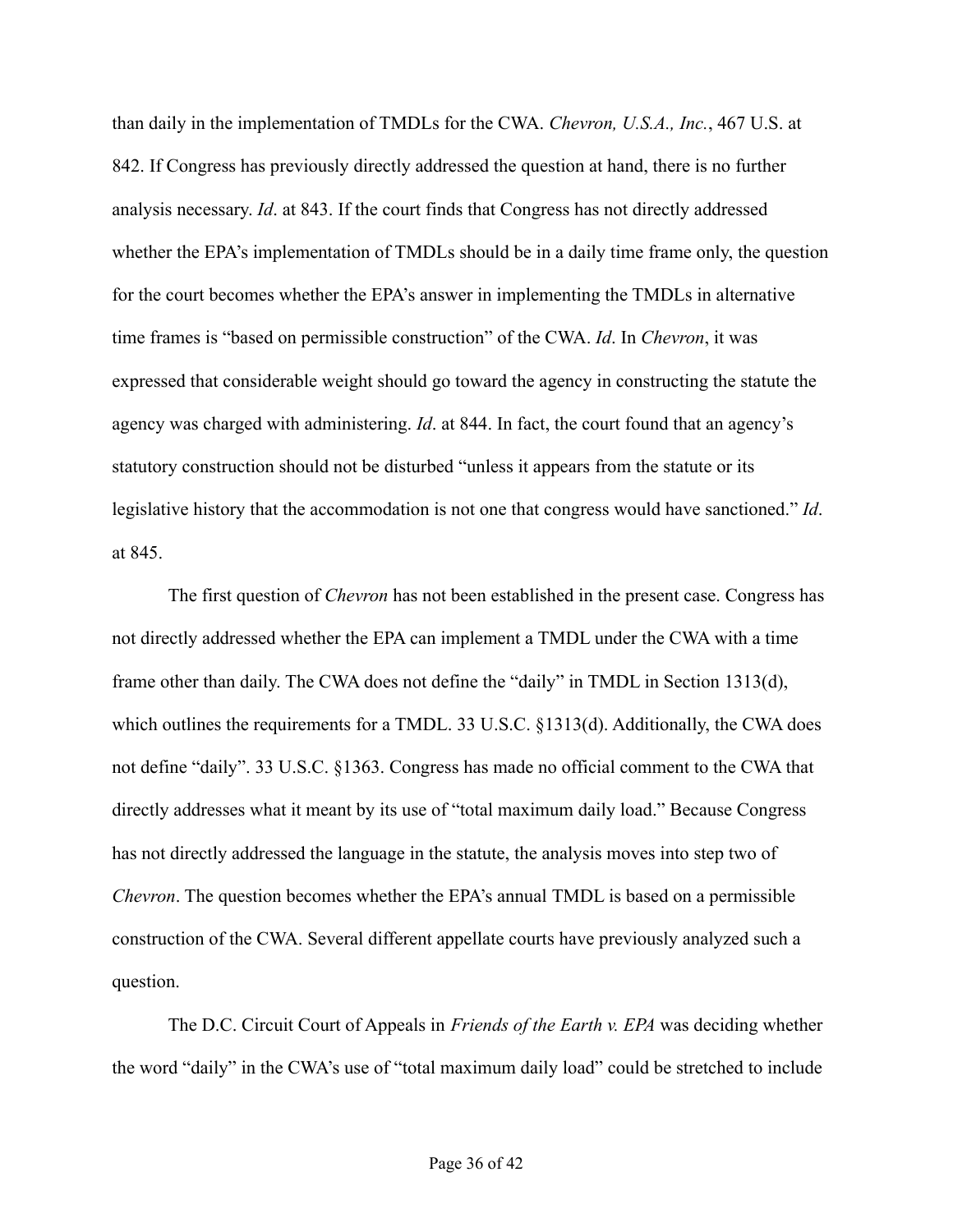a measure of time other than daily. *Friends of the Earth*, 446 F.3d at 142 (2006). The EPA approved two different TMDLs in response to pollutant discharge violations - one TMDL that limited the *annual* discharge of pollutants and a second TMDL that limited the *seasonal* discharge of pollutants. *Id*. The EPA argued that Congress left sufficient room in the statute to allow for "daily" to be translated as either seasonal or annual total maximum loads for suitable pollutants. *Id*. The court, however, believed the EPA's argument was lacking and brought up in the wrong forum. *Id*. The court suggested that, if the EPA's argument was solid enough to warrant any action, the EPA must either amend its own regulation or it must express its concern regarding the language of TMDLs to Congress. *Id*. While the lower court initially held there was no clear Congressional intent within the text of the CWA that would have required the EPA to calculate TMDLs based solely on the daily limit, the court of appeals disagreed. The court of appeals determined there was nothing in the CWA's language that insinuated the EPA could approve total maximum "annual" or "seasonal" loads. *Id*. The court noted the CWA specifically says "daily" and emphasized they saw nothing ambiguous about that command. *Id*. at 144. The court further opined that Congress left no gap for the EPA to fill because Congress specified "total maximum *daily* load." As such, the court made clear they could not have imagined a more obvious expression of intent by Congress with regard to total maximum daily loads. *Id*.

The EPA's decision to implement a TMDL based on a total maximum annual load for phosphorus is reasonable and reflects a legitimate policy choice. The question for the lower court was not whether the EPA's decision was the best possible decision. *Am. Farm Bureau Fed'n*, 792 F.3d at 295. Instead, the question is whether, with considerable deference extended to the EPA, the EPA made a "reasonable policy choice in reaching its interpretation." *Id*. The district court, therefore, erred in applying the *Chevron* deference.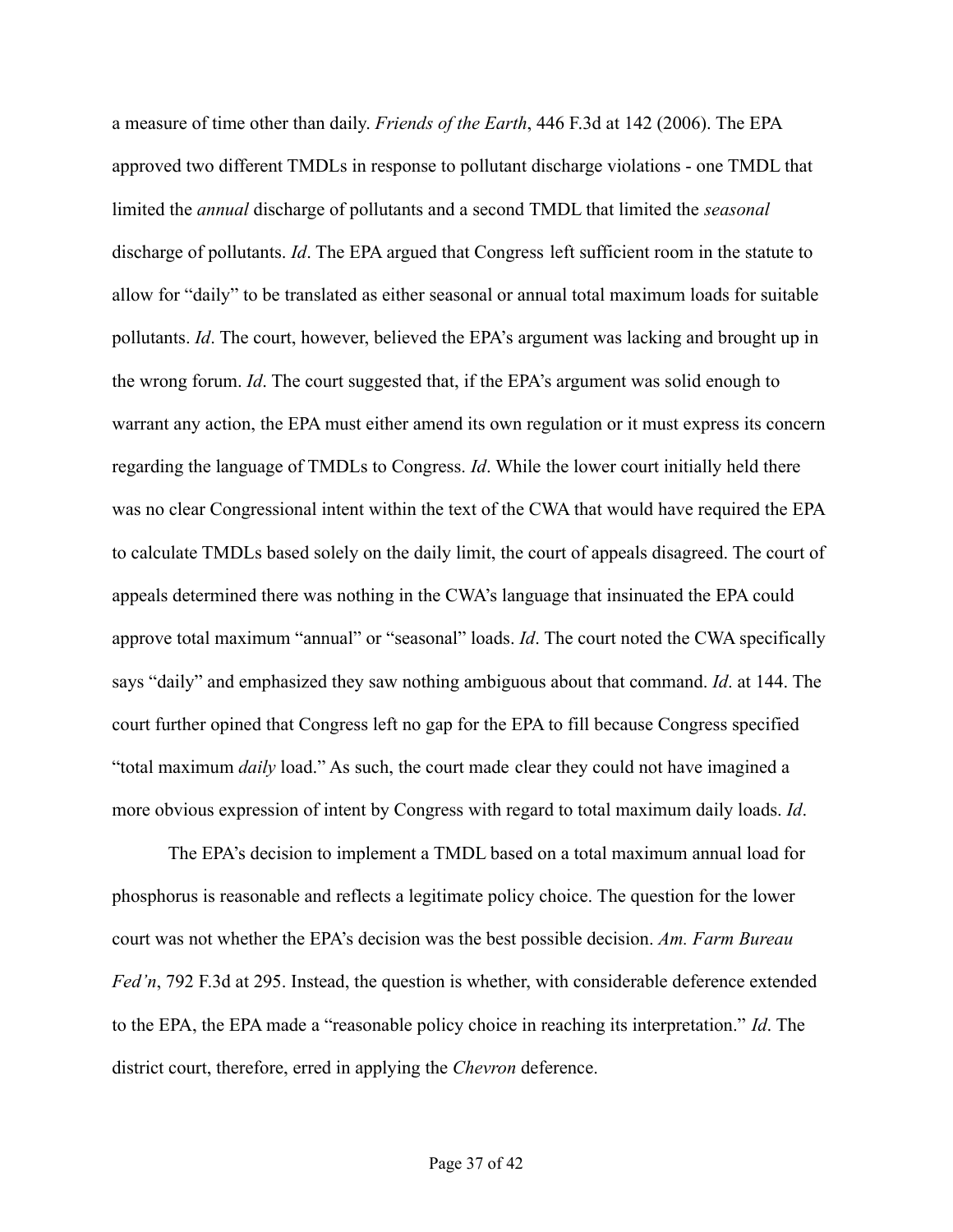Whether the EPA made a reasonable policy choice in reaching its interpretation of "daily" in "total maximum daily load" was more appropriately assessed by the Second Circuit Court of Appeals in *Natural Resource Defense Council v. Muszynski*. The court held that the CWA does not require TMDLs to be expressed strictly in terms of daily loads. *Muszynski*, 268 F.3d at 103. The case was remanded to the EPA for an explanation on why certain pollutant discharge TMDLs were warranted a time frame other than daily. *Id*. In the analysis, though, the court noted that the EPA's interpretation of the CWA cannot contradict the Act's plain language. *Id.* at 96. However, the court made it clear the EPA does have authority to "define a term in a way that is reasonable in light of the legislature's revealed design." *Id*. The court concluded that, with regard to specific combinations of some pollutants with some water bodies, the administrative record supported the EPA in expressing the TMDLs in terms of "mass per time." *Id*. The fact that the CWA states that each TMDL "shall be established at a level necessary to implement the applicable water quality standards" helped to emphasize this point to the court. 33 U.S.C. §1313(d)(1)(C). If the EPA found that the level necessary to implement the applicable water quality standards was an annual or seasonal load, the CWA warranted sufficient discretion to the EPA to do such.

The Second Circuit Court of Appeals' decision in *Natural Resource Defense Council* is clearly in contrast with the D.C. Circuit Court of Appeals' decision in *Friends of the Earth*. This court should not give the same weight to *Friends of the Earth* that the lower court did. Even after deciding *Friends of the Earth*, the District of D.C. has continued to allow the EPA to issue maximum annual or seasonal loads in addition to daily. *Am. Farm Bureau Fed'n*, 792 F.3d at 296. The district claims that, while it believes the statute was clear on the requirement for a maximum daily load, the statute was unclear on "whether another timeframe may be used when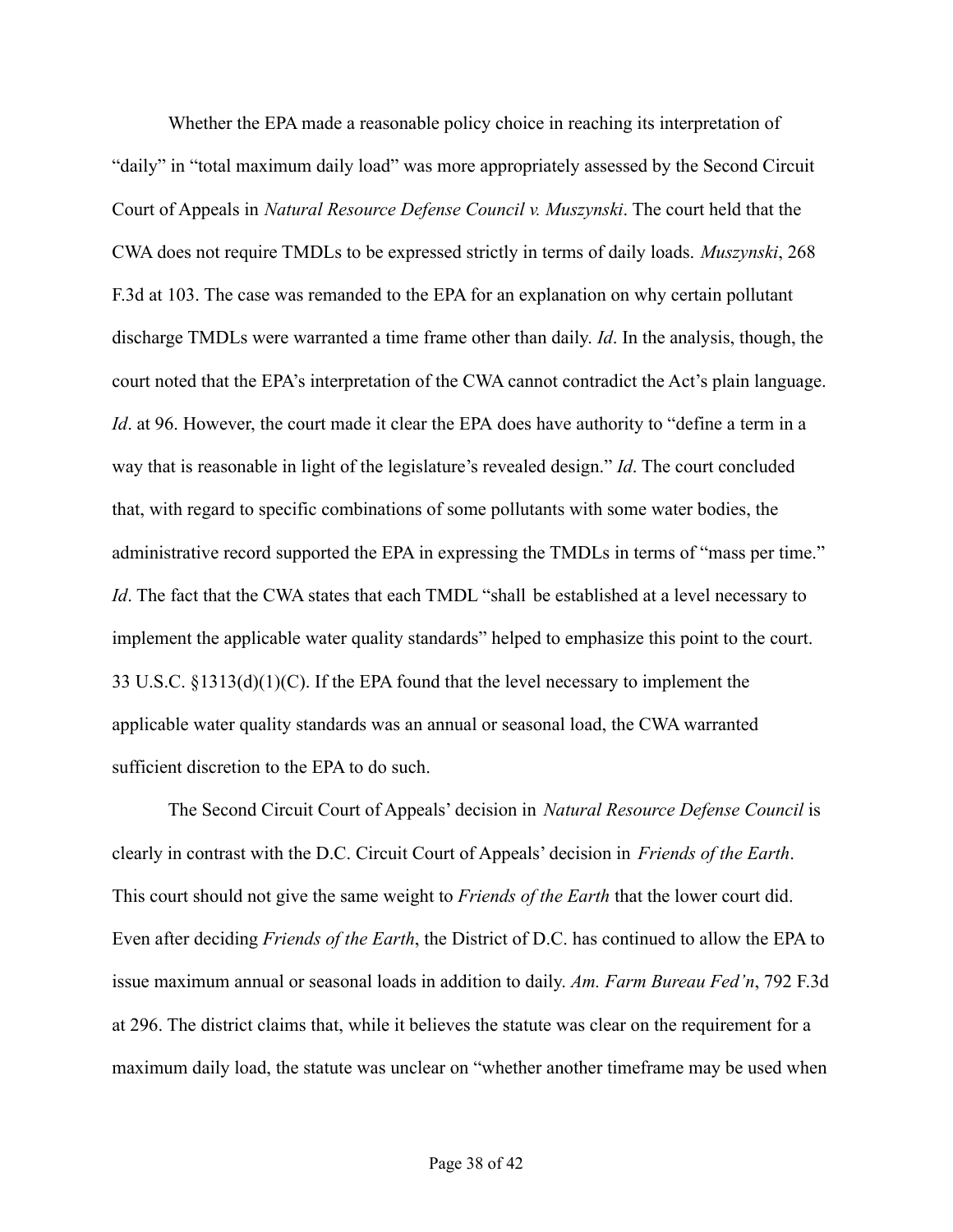that would be more appropriate for the particular pollutant at issue." *Id*. As such, the EPA's use of an annual TMDL should be considered appropriate under step two of the *Chevron* deference. The Supreme Court has found agency deference especially appropriate under *Chevron* when the agency is "charged with administering a complex statutory scheme requiring technical or scientific sophistication." *Id*. The CWA has been found to fit the parameters of technical or scientific sophistication. *Id*. In addition, Congress granted broad regulatory authority to the EPA. *Id*. at 297. The CWA specifically charges that "Except as otherwise expressly provided in this chapter, the administrator of the EPA shall administer this chapter." 33 U.S.C. §1251(d).

Similarly, the CWA does not require that a TMDL achieve a certain level of water quality standard on the date of adoption. TMDLs are meant to set levels necessary to achieve water quality standards, as instructed by the CWA. 33 U.S.C.  $\S$ 1313(d)(1)(C). This was expressly discussed in *Anacostia Riverkeeper, Inc. v. Jackson*, where the court concluded the CWA "does not specify a particular time period during which a TMDL must prevent violations of applicable water quality standards." *Anacostia Riverkeeper, Inc. v. Jackson*, 798 F. Supp 2.d at 245 (D.D.C. 2011). The court found that the only requirement in the CWA with regard to water quality standards is that a TMDL set maximum loads at a level sufficient to achieve and continue meeting applicable water quality standards. *Id*. Otherwise, there is no reference to a particular time frame in the CWA. *Id*. Because there is no reference to a particular time frame, the EPA's use of a phased TMDL approach is something the court should defer to the EPA's interpretation of the CWA. The court, therefore, abused its discretion in granting summary judgment in favor of CLW on its challenge to the EPA's TMDL.

**4. The district court was correct in holding that the EPA's determination to suggest nonpoint source BMPs as an offset to point source reductions as a matter for water quality standard compliance is not arbitrary and capricious nor an abuse of discretion.**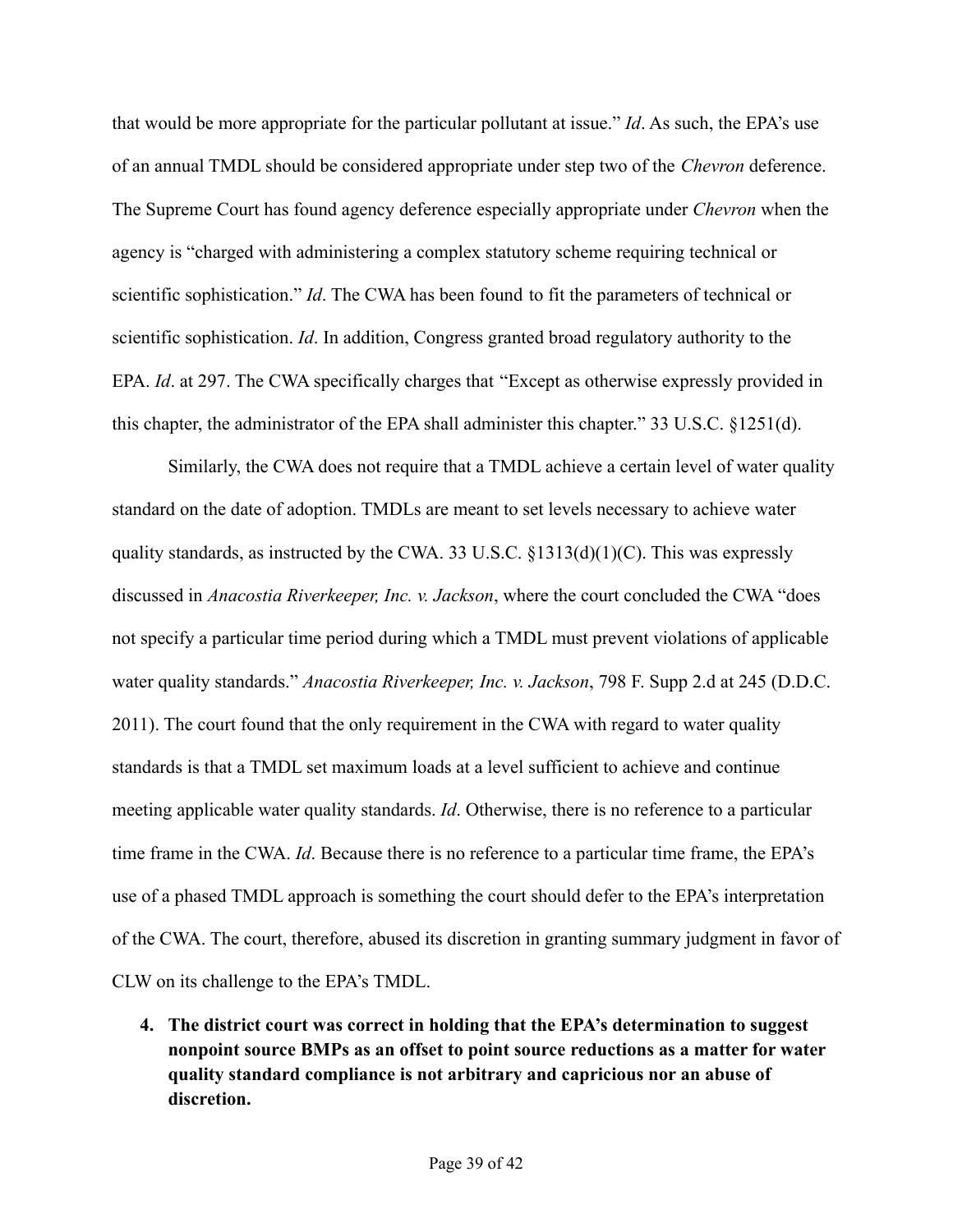The arbitrary and capricious standard of review is highly deferential to the agency under review. *See Citizens to Preserve Overton Park, Inc. v. Volpe*, 401 U.S. 402, 416 (1971). When reviewing an agency's decision, "a court is not to substitute its judgment for that of the agency." *Motor Vehicle Mfrs. Ass'n v. State Farm Mut. Auto. Ins.*, 463 U.S. 29, 43 (1983). Even where the agency's reasoning may be "of less than ideal clarity," a court should uphold such a decision "if the agency's path may be reasonably discerned." *Bowman Transp., Inc. v. Ark.-Best Freight Sys., Inc.*, 419 U.S. 281, 286 (1974). EPA's decision to adopt a previously rejected TMDL is not arbitrary and capricious as the adoption provides a reasonably discernable path.

Under its 1992 guidelines, EPA has relied upon a "reasonable assurances" standard when reviewing BMP implementations.<sup>1</sup> However, an agency is not bound to continue utilizing its previous policy or decisions but is allowed to change its policy as it deems necessary. *FCC v. Fox TV Stations, Inc.*, 556 U.S. 502, 514 (2009) (holding that there is no heightened standard of review for a reversal of an agency's policy). While an agency's internal policies and guidelines are not normally subject to *Chevron* deference, *see Morton v. Ruiz*, 415 U.S. 199 (1974), these internal manuals may be afforded that deference even when the policy has not been through the notice-and-comment rulemaking process. *United States v. Mead Corp.*, 533 U.S. 218, 230–31 (2001) ("We have sometimes found reasons for *Chevron* deference even when no such administrative formality was required and none was afforded."). Here, where the "reasonable assurances" standard was intended to be a guideline for reviewing TMDLs but was not a requirement, *Chevron* deference should be offered to EPA's decision to not require "reasonable assurances" for its determination regarding BMPs. *See also Am. Farm Bureau Fed'n*, 792 F.3d at

<sup>&</sup>lt;sup>1</sup> ENVTL. PROT. AGENCY, GUIDELINES FOR REVIEWING TMDLS UNDER EXISTING REGULATIONS ISSUED IN 1992 (2002),

https://www.epa.gov/sites/default/files/2015-10/documents/2002\_06\_04\_tmdl\_guidance\_final52 002.pdf.